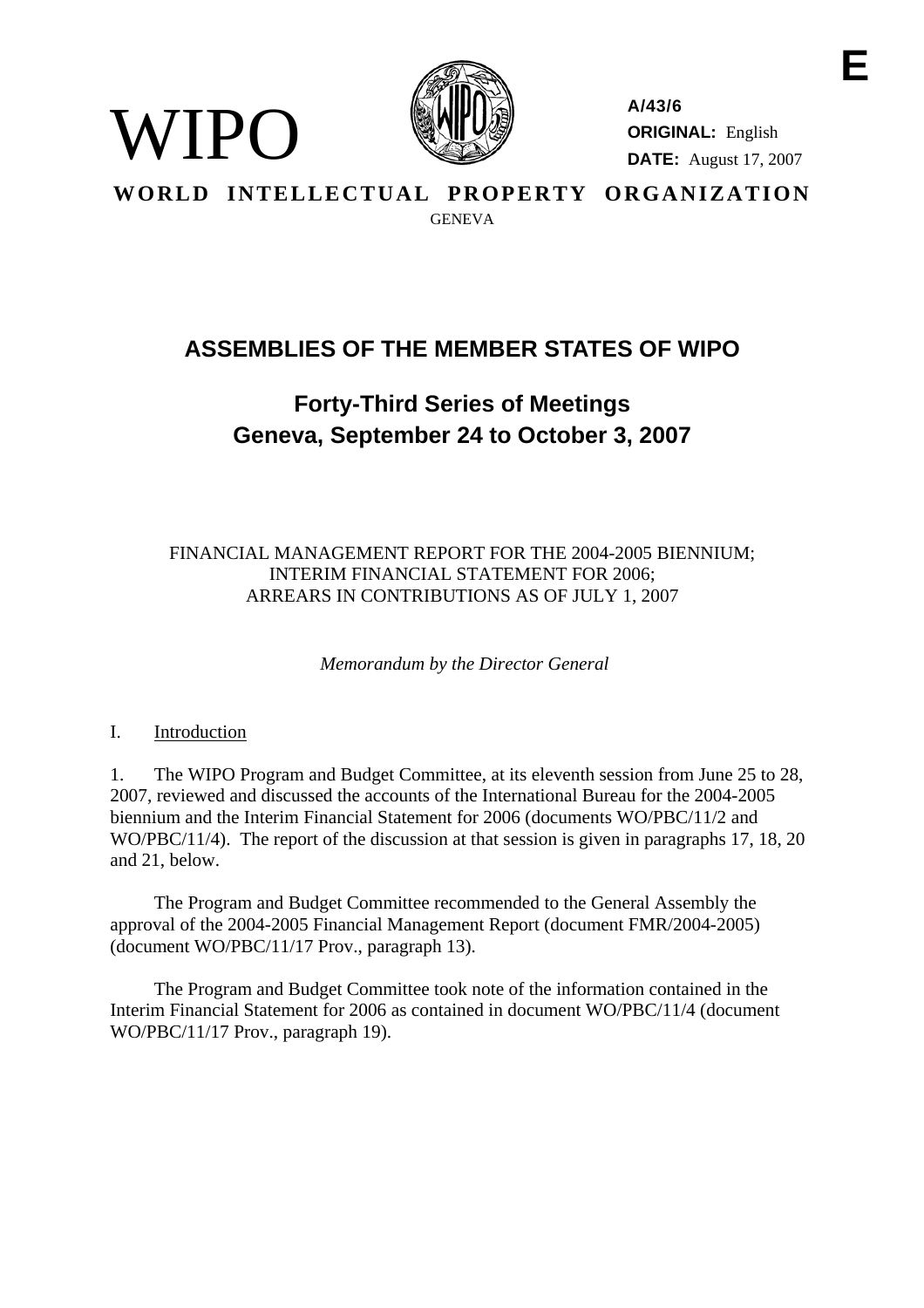### II. Accounts for the 2004-2005 Biennium

2. The accounts of the International Bureau for the 2004-2005 biennium are disclosed in the Financial Management Report 2004-2005[∗](#page-1-0) . Copies of that report were communicated to each Member State of WIPO, of the Paris Union, or the Berne Union on July 31, 2006.

3. The conclusion of the Auditor's Report was as follows:

 "100. As a result of the work done, I am able to issue the audit opinion annexed to this report and drawn up in conformity with paragraph 5 of the Terms of Reference Governing Audit (annexed to the WIPO Financial Regulations)."

### 4. The audit opinion in question is worded as follows:

 "In my opinion, the financial statements give a satisfactory account, on all essential points, of the financial position on December 31, 2005, and of the results of operations and movements of funds for the financial period ending on that date, in accordance with the specified accounting policies of WIPO which are set forth in the Notes on the 2004-2005 Financial Management Report, and which have been applied in a manner consistent with the previous accounting period.

 "In addition, it is my opinion that the WIPO operations that I checked by sampling in the course of my audit were on all essential points consistent with the Financial Regulations and the authority given by the deliberative bodies of the Organization.

 "Pursuant to paragraph 6 of the Terms of Reference Governing Audit annexed to the WIPO Financial Regulations, I have also drawn up a detailed report on my auditing of the financial statements of WIPO, which is dated June 21, 2006."

5. In the above-mentioned detailed report, the Auditor makes the following recommendations:

 "The revised budget for the 2004-2005 biennium was not approved *ad hoc*, but rather alongside the 2006-2007 budget during the  $41<sup>st</sup>$  series of meetings, held in Geneva from September 26 to October 5, 2005 (paragraph 194(i) of document A/41/17).

 "**Recommendation No. 1**: In my opinion, the revised budget should be specifically approved. Indeed, paragraph 194 (i) of document A/41/17 states '… approved the Proposed Program and Budget for 2006-2007, as per document A/41/4,' but without making any reference to the revised 2004-2005 budget."

6. Before the External Auditor made this recommendation, the Secretariat had submitted a proposal to the Member States concerning a new mechanism to involve the Member States more closely in the preparation and monitoring of the Organization's program and budget. The new mechanism, which was adopted by the Assemblies of the Member States of WIPO at

 $\overline{a}$ 

<span id="page-1-0"></span><sup>∗</sup> Document FMR/2004-2005, available upon request.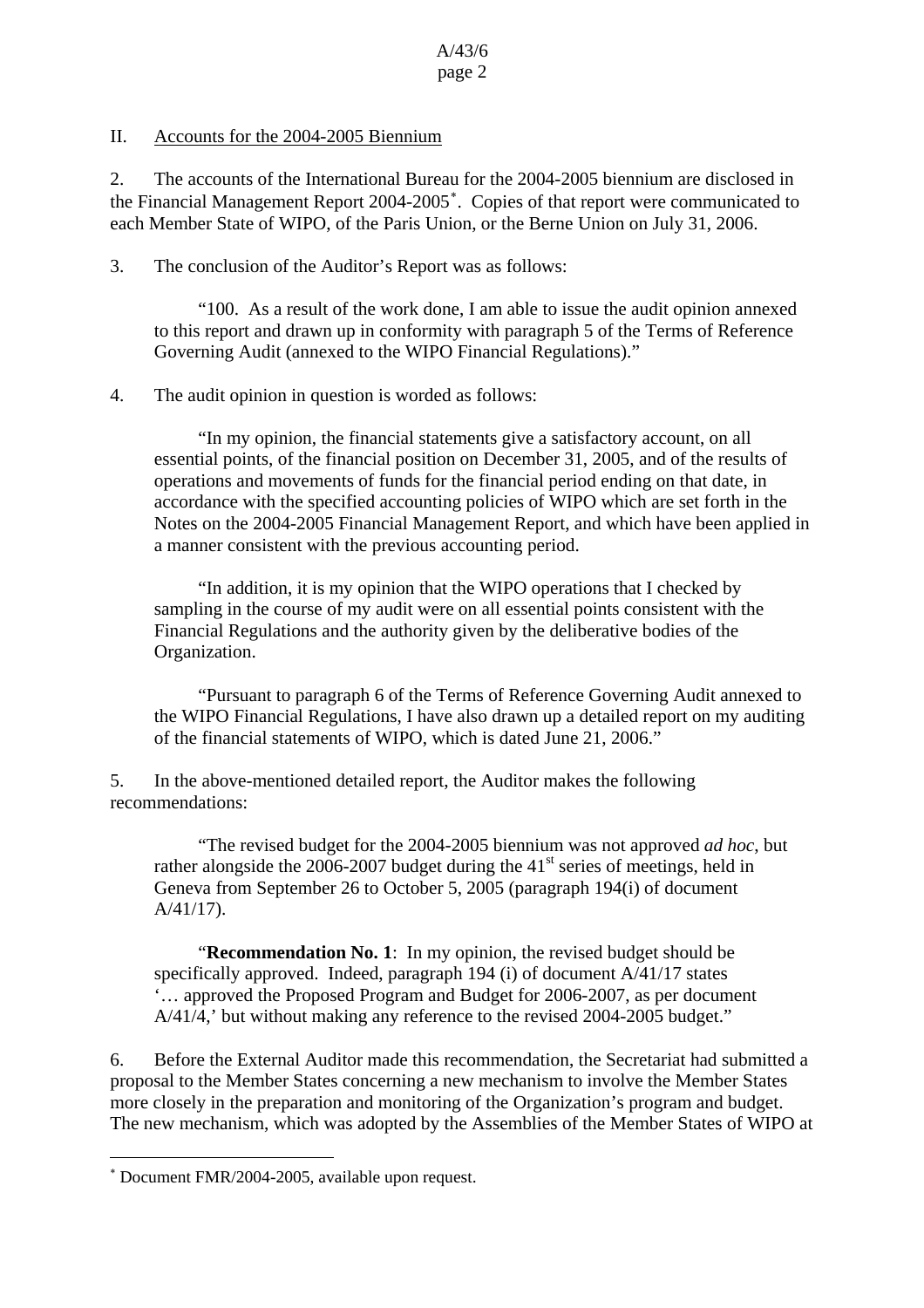their September-October 2006 session, provides for the submission to the Program and Budget Committee (PBC), in the years when a budget is submitted, of a revised budget for the biennium for the purposes of its examination and the formulation of a recommendation to the General Assembly. The PBC's examination of the revised budget for the 2006/07 biennium was included in the draft agenda of the eleventh session of the PBC (which was held from June 25 to 28, 2007).

7. In paragraphs 8 to 12 of his detailed report, concerning the "Internal Audit", the Auditor makes the following recommendation:

 "**Recommendation No. 2**: I invite WIPO to ensure that the Internal Audit and Oversight Division complies with the Internal Audit Charter and that in the future, it undertakes all internal oversight duties (audits, investigations, inspections, assessments and monitoring), rather than concentrating primarily on program supervision and assessment functions."

8. A Director of the Internal Audit and Oversight Division was appointed in January 2007. Staff are currently being allocated to this Division and a Senior Internal Auditor will take up his duties in May 2007. Two additional posts are provided for in the revised budget for the 2006/07 biennium. Other recruitments are in progress, which will help to provide resources to implement fully the Audit Charter and a new assessment policy, once such a policy has been finalized in the course of the year. These measures are priorities for WIPO.

9. In paragraph 47 of his detailed report, concerning "advances", the Auditor writes:

 "47. There is a significant delay in the processing and settlement of IOVs. As of mid-May 2006, US\$0.5 million of 2005 expenditure remained outstanding and the IOVs for 2006 had not yet been processed.

 "**Recommendation No. 3**: According to the justification principle, expenses paid on behalf of WIPO by the UNDP Resident Representatives for which IOVs have been received should be accounted for on the basis of the actual expenditure rather than the associated unpaid commitments. Moreover, I believe that immediate measures should be taken to clear the observed backlog of 2006 IOVs to be processed."

10. The Secretariat has taken all possible measures to reduce the delay in the processing of *Inter-Office Vouchers* (IOVs) for 2006 and to avoid any delay in the processing of IOVs for 2007. It should be recalled, however, that it is totally dependent on the delay and on the information provided by the United Nations Development Programme (UNDP), which issues these IOVs.

11. In paragraph 48 of his detailed report, concerning "Sundry Debtors", the Auditor writes:

 "48. The Administration of the United States of America has not yet effected the reimbursement to WIPO of direct taxes amounting to 1,743,880.67 francs relating to the years 1999 to 2005, entered on the assets side of the balance sheet under "Sundry Debtors". Furthermore, the American Administration has effected some reimbursements without supplying details (taxpayers concerned and taxation years). A request for confirmation of the sums outstanding and details of the sums involved has been sent to the authorities responsible for this matter. To date, no information has reached me.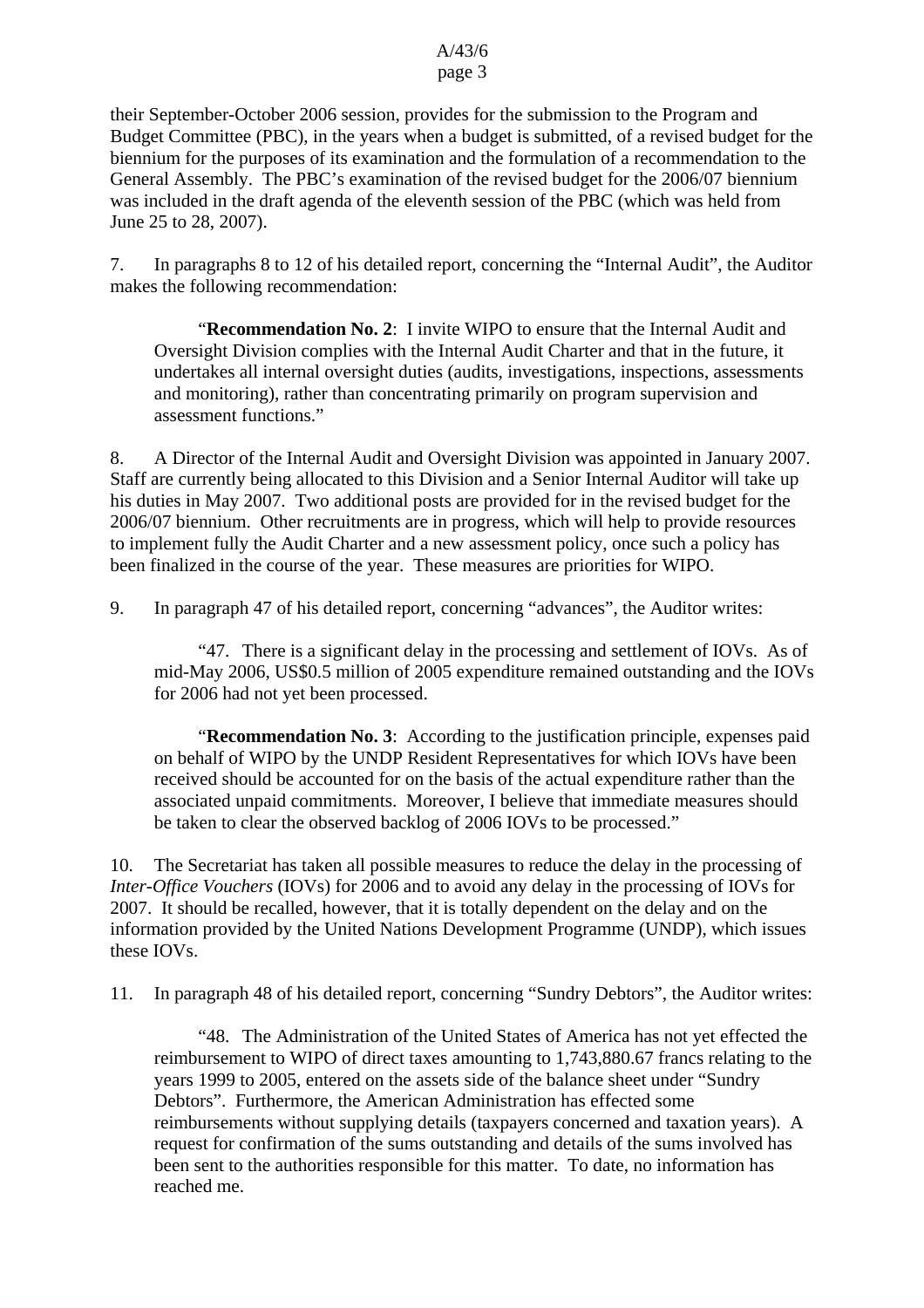"**Recommendation No. 4**: I invite the WIPO Secretariat to continue taking all appropriate steps to ensure the swift payment by the Administration of the United States of America of the sums due."

12. The Secretariat has taken all the necessary measures to settle the amounts owed by the Government of the United States of America quickly. On October 18, 2006, a sum of US\$530,324 was received by WIPO; on October 26, 2006, a sum of US\$245,435 was demanded by WIPO for taxes for the year 2006. As of December 31, 2006, the amount remaining due was US\$1,085,726.62, i.e., 1,324,586.48 Swiss francs.

13. In paragraph 57 of his detailed report, concerning the "Reserve Funds", the Auditor makes the following recommendation:

 "**Recommendation No. 5**: Despite improvements at the end of the period under review, I consider that the status of the Reserve Funds remains unsatisfactory. In my opinion, Reserve Fund levels should correspond to six months' expenditure, i.e. a burn rate of 25 per cent. Moreover, bearing in mind the future application of the new IPSAS<sup>[1](#page-3-0)</sup>, planned for around 2010, I encourage WIPO to continue taking all appropriate action with a view to maintaining budgetary balance on the one hand, and on the other hand, increasing the levels of the Reserve Funds in such a way as to allow them, should the need arise, to perform the function for which they were constituted."

14. The Secretariat invited the Member States to give their opinion on this recommendation in the questionnaire submitted to them in October 2006, as part of the preparations undertaken to draw up the proposed Program and Budget for the 2008/09 biennium. The question of the level of reserves was then dealt with in the Outline for the Program and Budget for the 2008/09 biennium, produced by the Director General, which were presented at the informal PBC session held in December 2006 (pages 13 and 14 of document WO/PBC/IM/3/06/3). During this session, the External Auditor was invited to explain the reasons for the recommendation to increase the level of reserves to 25 per cent of the expenditure included in the budget for the biennium. Proposals relating to the level of reserves referred to are being produced by the Secretariat as part of the proposed Program and Budget for the 2008/09 biennium. It should also be noted that, at the end of December 2006, the actual level of reserves was 163 million Swiss francs, i.e., 67.4 million Swiss francs above the level of 18 per cent of the initial budget for 2006/07 (95.6 million Swiss francs) and 30.2 million Swiss francs above the level of 25 per cent of the initial budget for 2006/07.

15. In paragraph 67 of his detailed report, concerning "Funds-in-Trust (FIT)", the Auditor makes the following recommendation:

 "**Recommendation No. 6**: The funds-in-trust have sufficient liquid assets available to pay their own expenses. I believe that if payment of these expenses were to continue to be made from WIPO liquid funds, the bridging accounts should be settled monthly. Another solution could be for each fund to make a cash advance to WIPO."

16. The Auditor's recommendation was followed and each fund has made a cash advance to WIPO.

 $\overline{a}$ 

<span id="page-3-0"></span><sup>1</sup> *International Public Sector Accounting Standards*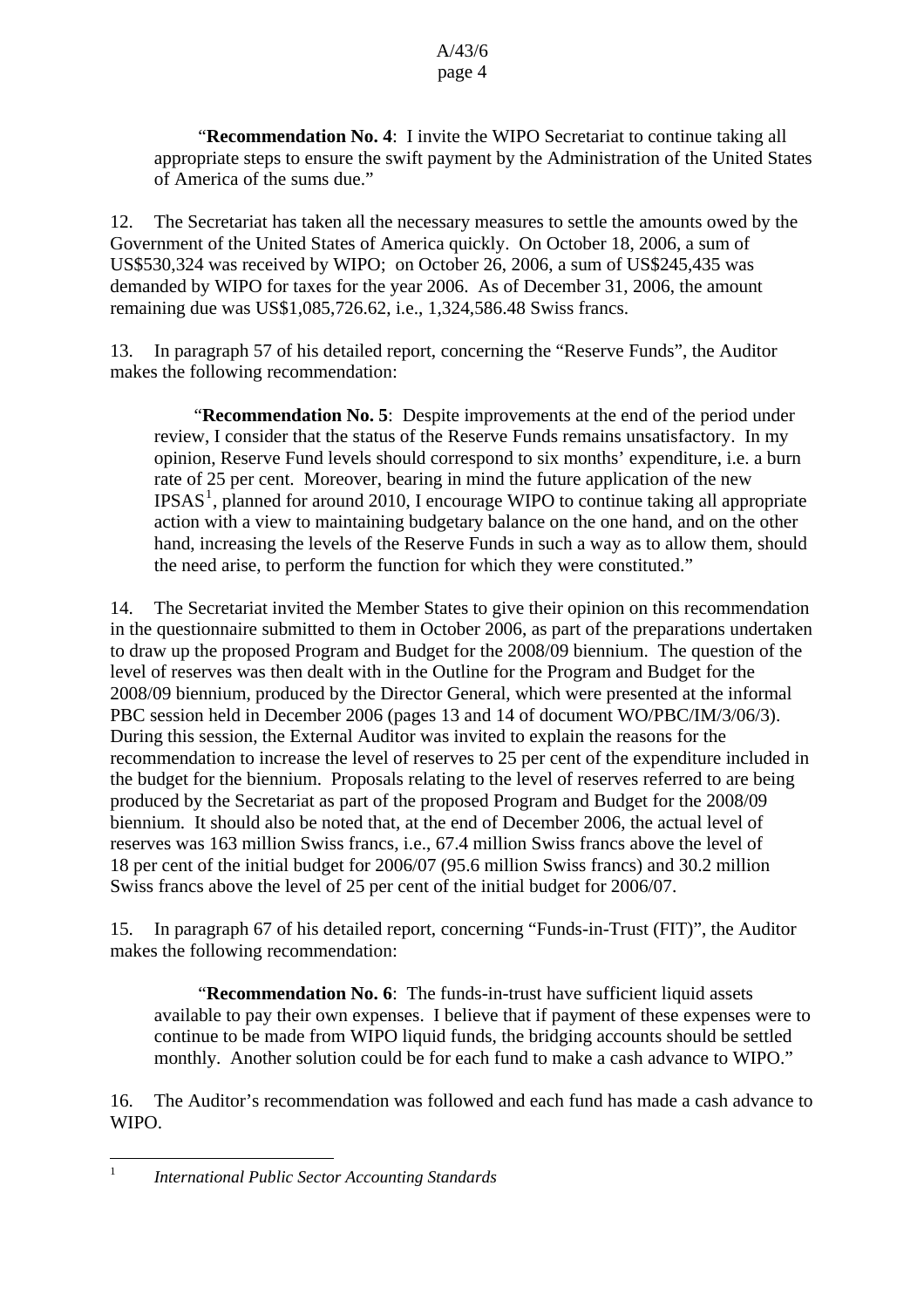17. During the eleventh session of the WIPO Program and Budget Committee, which was held from June 25 to 28, 2007, the following comments were made in the discussion (document WO/PBC/11/17 Prov., paragraphs 9 to 12):

"9. Discussions were based on documents  $FMR/2004-2005$  and  $WO/PBC/11/2$ . Statements were made by the Delegations of the Algeria, Brazil, France, Japan, Morocco, Netherlands, Nigeria, Pakistan, Ukraine, United Kingdom and the United States of America.

"10. The Secretariat was congratulated for the excellent financial management and healthy financial results of the 2004/05 biennium and for having reversed the trend of deficit budgets of preceding biennia.

"11. Several delegations referred to the recommendation of the External Auditor to increase the target level of reserves to 25% of biennial expenditure. For further details on this point, and the intervention made by the External Auditor in that respect, please see below (paragraphs 47 and 48).

"12. In reply to a remark by the United Kingdom, the Controller clarified that, based on the new mechanism adopted by the Member States at the 2006 Assemblies, the Financial Management Report for the 2006/07 biennium will be submitted for the review by the Committee in the year immediately following the closing of the 2006/07 financial period, that is to say in 2008."

18. The Program and Budget Committee recommended to the General Assembly the approval of the 2004-2005 Financial Management Report (document FMR/2004-2005) (document WO/PBC/11/17 Prov., paragraph 13).

III. Interim Financial Statement for 2006

- 19. The interim financial statement for the 2006 accounts includes:
	- Table I, giving the expenditures (by expenditure item) and the income (by type) for 2006, compared with the initial budget for the 2006-2007 biennium and the revised budget proposed for 2006-2007;
	- Table II, containing an estimate of the amount of the reserve funds and working capital funds as at the end of 2006;
	- Table III, detailing the changes in and the amount of the funds for separation from service and medical benefits following separation from service;
	- Table IV, containing a detailed balance sheet as at December 31, 2006.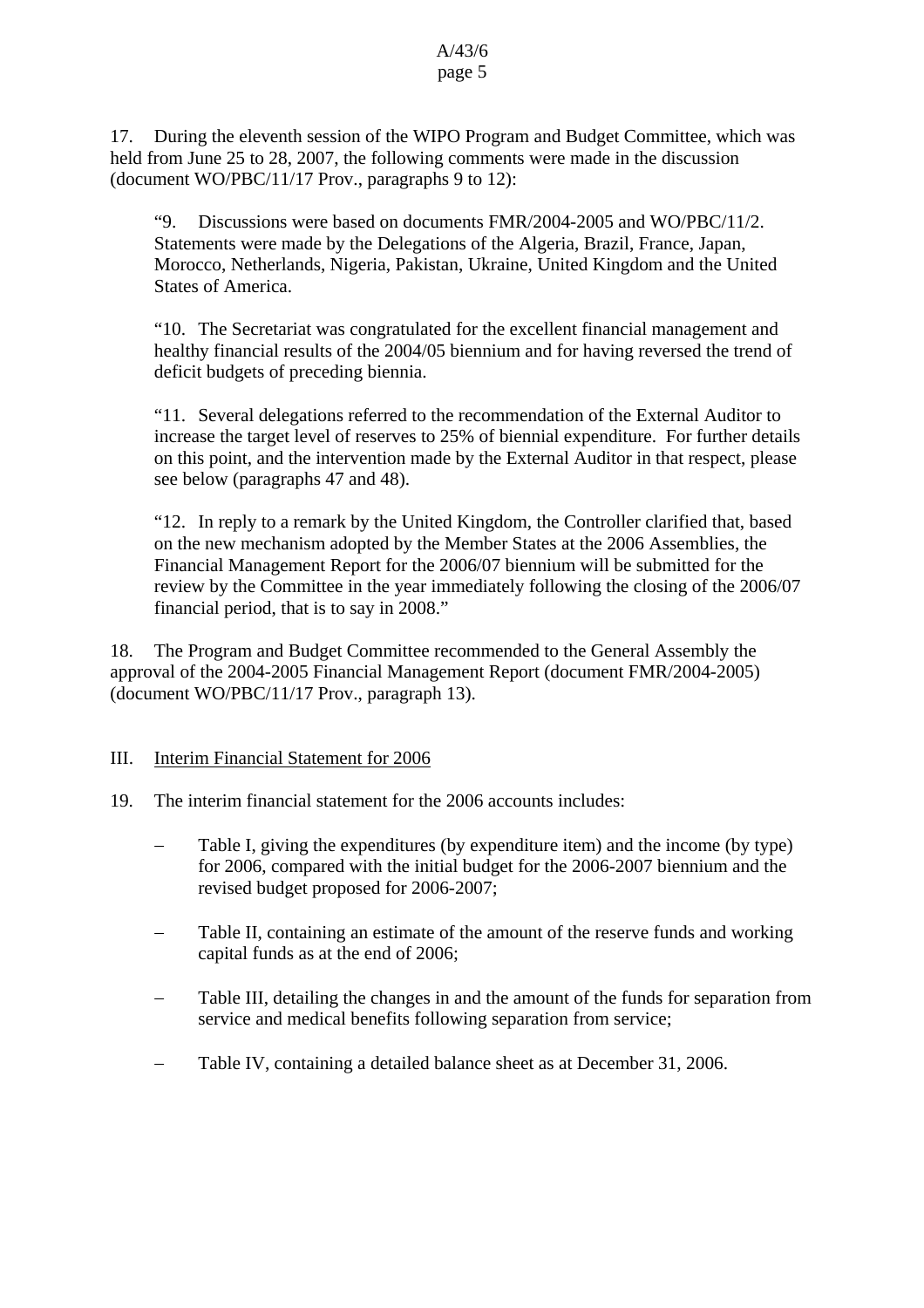## A/43/6

## page 6

## TABLE I

#### Total expenditure (by expenditure item) and income (by type of income) for 2006, compared with the initial budget for the 2006-2007 biennium and the revised budget proposed for 2006-2007 (in thousands of Swiss francs)

|                            | Amount of<br>expenditure<br>for 2006 | Initial budget<br>2006-2007 | Revised budget<br>2006-2007 | Actual/initial<br>budget | Actual/revised<br>budget |
|----------------------------|--------------------------------------|-----------------------------|-----------------------------|--------------------------|--------------------------|
|                            | (A)                                  | (B)                         | (C)                         | Percentage<br>(A/B)      | Percentage<br>(A/C)      |
| A. Personnel resources     |                                      |                             |                             |                          |                          |
| Posts                      | 153,604                              | 292,110                     | 315,684                     | 52.6                     | 48.7                     |
| Temporary staff            | 23,756                               | 45,394                      | 48,556                      | 52.3                     | 48.9                     |
| Consultants                | 5,583                                | 12,600                      | 10,587                      | 44.3                     | 52.7                     |
| Special service agreements | 2,601                                | 3,799                       | 6,304                       | 68.5                     | 41.3                     |
| Total A                    | 185,544                              | 353,903                     | 381,131                     | 52.4                     | 48.7                     |
| B. Other resources         |                                      |                             |                             |                          |                          |
| Travel and fellowships     |                                      |                             |                             |                          |                          |
| <b>Staff missions</b>      | 6,428                                | 8,123                       | 11,863                      | 79.1                     | 54.2                     |
| Third party travel         | 5,761                                | 18,023                      | 23,725                      | 32.0                     | 24.3                     |
| Fellowships                | 1,175                                | 3,752                       | 4,980                       | 31.3                     | 23.6                     |
| Contractual services       |                                      |                             |                             |                          |                          |
| Conferences                | 2,173                                | 5,321                       | 5,934                       | 40.8                     | 36.6                     |
| <b>Expert</b> fees         | 642                                  | 2,654                       | 2,035                       | 24.2                     | 31.5                     |
| Publications               | 219                                  | 5,865                       | 1,956                       | 3.7                      | 11.2                     |
| Other                      | 16,931                               | 36,806                      | 51,082                      | 46.0                     | 33.1                     |
| Operating expenses         |                                      |                             |                             |                          |                          |
| Premises and maintenance   | 26,055                               | 64,412                      | 55,435                      | 40.5                     | 47.0                     |
| Communications and other   | 5,188                                | 7,523                       | 10,839                      | 69.0                     | 47.9                     |
| Equipment and supplies     |                                      |                             |                             |                          |                          |
| Furniture and equipment    | 981                                  | 10,409                      | 3,883                       | 9.4                      | 25.3                     |
| Supplies                   | 1,940                                | 8,952                       | 7,577                       | 21.7                     | 25.6                     |
| Construction               | $\theta$                             | $\theta$                    | $\Omega$                    |                          |                          |
| Total B                    | 67,493                               | 171,840                     | 179,309                     | 39.3                     | 37.6                     |
| C. Not allocated           | $\Omega$                             | 5,257                       | 1,702                       | 0.0                      | 0.0                      |
| Total expenditure          | 253,037                              | 531,000                     | 562,142                     | 47.7                     | 45.0                     |

|                       | Amount of<br>income for<br>2006 | Initial budget<br>2006-2007 | Revised budget<br>2006-2007 | Actual/initial<br>budget | Actual/revised<br>budget |
|-----------------------|---------------------------------|-----------------------------|-----------------------------|--------------------------|--------------------------|
|                       |                                 |                             |                             | Percentage               | Percentage               |
|                       | (A)                             | (B)                         | (C)                         | (A/B)                    | (A/C)                    |
| <b>Contributions</b>  | 17,284                          | 34,500                      | 34,500                      | 50.1                     | 50.1                     |
| Fees                  |                                 |                             |                             |                          |                          |
| <b>PCT</b> Union      | 222,536                         | 398,000                     | 445,300                     | 55.9                     | 50.0                     |
| Madrid Union          | 43,033                          | 81,500                      | 87,273                      | 52.8                     | 49.3                     |
| Hague Union           | 2,424                           | 5,500                       | 4,927                       | 44.1                     | 49.2                     |
| Lisbon Union          |                                 | $\theta$                    | 10                          |                          | 10.0                     |
| Total fees            | 267,994                         | 485,000                     | 537,510                     | 55.3                     | 49.9                     |
| Other income          |                                 |                             |                             |                          |                          |
| Bank interest         | 6,425                           | 4,000                       | 13,100                      | 160.6                    | 49.0                     |
| Publications          | 1,568                           | 3,600                       | 3,000                       | 43.5                     | 52.3                     |
| Miscellaneous income  | 4,199                           | 3,900                       | 7,000                       | 107.7                    | 60.0                     |
| Total of other income | 12,192                          | 11,500                      | 23,100                      | 106.0                    | 52.8                     |
| Total income          | 297,470                         | 531,000                     | 595,110                     | 56.0                     | 50.0                     |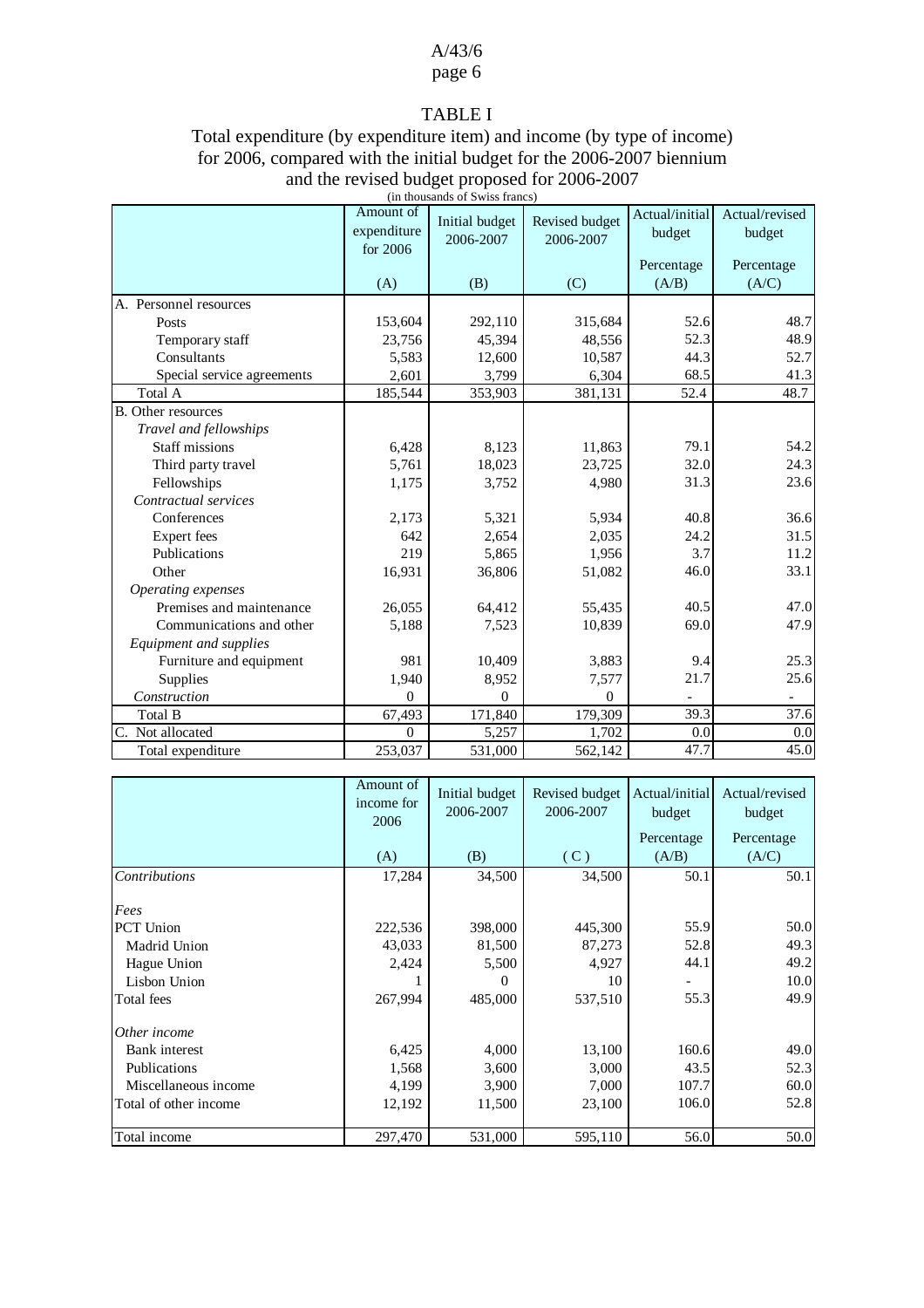## A/43/6

## page 7

#### TABLE II Estimate of reserve and working capital funds, end 2006 (in thousands of Swiss francs)

| <b>Reserve Funds</b>                | Contribution-<br>financed unions | <b>PCT</b> Union | Madrid Union | Hague Union | Lisbon Union | Arbitration<br>Center | Total   |
|-------------------------------------|----------------------------------|------------------|--------------|-------------|--------------|-----------------------|---------|
| Amount as at December 31, 2005      | 17,678                           | 85,746           | 15,053       | 95          | 103          | (62)                  | 118,613 |
| Transactions 2006                   |                                  |                  |              |             |              |                       |         |
| <b>Surplus</b><br>Result end 2006 * | 1,551                            | 31,653           | 12,108       |             |              |                       | 45,314  |
|                                     |                                  |                  |              |             |              |                       |         |
| Deficit                             |                                  |                  |              |             |              |                       |         |
| Result end 2006                     |                                  |                  |              | (328)       |              | (554)                 | (882)   |
| Amount as at December 31, 2006      | 19,229                           | 117,399          | 27,161       | (233)       | 105          | (616)                 | 163,045 |
|                                     |                                  |                  |              |             |              |                       |         |

| Working capital funds            | Contribution-<br>financed unions | <b>PCT</b> Union | Madrid Union | Hague Union |  | Total |
|----------------------------------|----------------------------------|------------------|--------------|-------------|--|-------|
| Amount as at December 31, 2006   | 4,082                            | 2,000            | 2,000        | 260         |  | 8,342 |
|                                  |                                  |                  |              |             |  |       |
| Outstanding contributions        | 7,887                            |                  |              |             |  | 7,887 |
| Arrears of contributions (frozen |                                  |                  |              |             |  |       |
| account)                         | 4,545                            |                  | -            |             |  | 4,545 |
| Outstanding working capital      | 62                               |                  |              |             |  | 62    |

\* Considering that the Madrid Union surplus is allocated in full to the Union reserve. The Madrid Assembly is the competent authority for determining whether this surplus must be fully or partially distributed to the Member States of the Union or allocated to investments for the Madrid system. A proposal to this effect will be submitted to the Union Assembly in September 2007.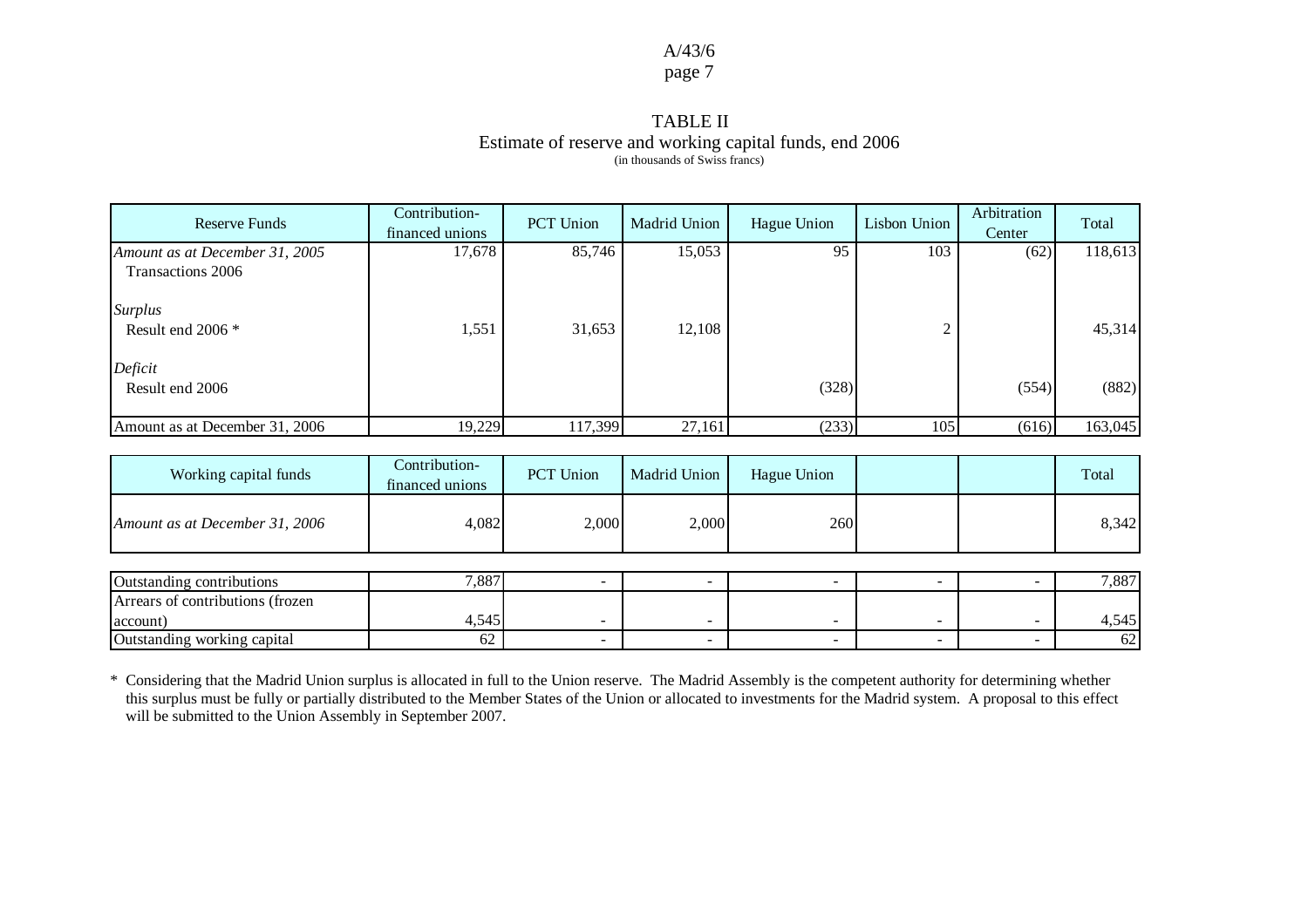## TABLE III

#### Changes in and amounts of funds for separation from service and medical benefits following separation from service (in millions of Swiss francs)

|                                              | Funds for separation<br>from service | Funds for medical<br>benefits following<br>separation from<br>service | Total |
|----------------------------------------------|--------------------------------------|-----------------------------------------------------------------------|-------|
| Situation of arrears as at December 31, 2005 | 11                                   | 13                                                                    | 24    |
| Allocation 2006                              |                                      |                                                                       | 8     |
| Transfers 2006                               | (1)                                  |                                                                       | (1)   |
| Situation of arrears as at December 31, 2006 | 12                                   | 19                                                                    | 31    |
| Amount of outstanding obligation *           | 16.2                                 | 54.7                                                                  | 70.9  |
| Amount of outstanding arrears                | 4.2                                  | 35.7                                                                  | 39.9  |

\* On the basis of an actuarial evaluation done in December 2005 by an independent office. An additional study will be done before the end of the 2006-2007 biennium in order to update these figures.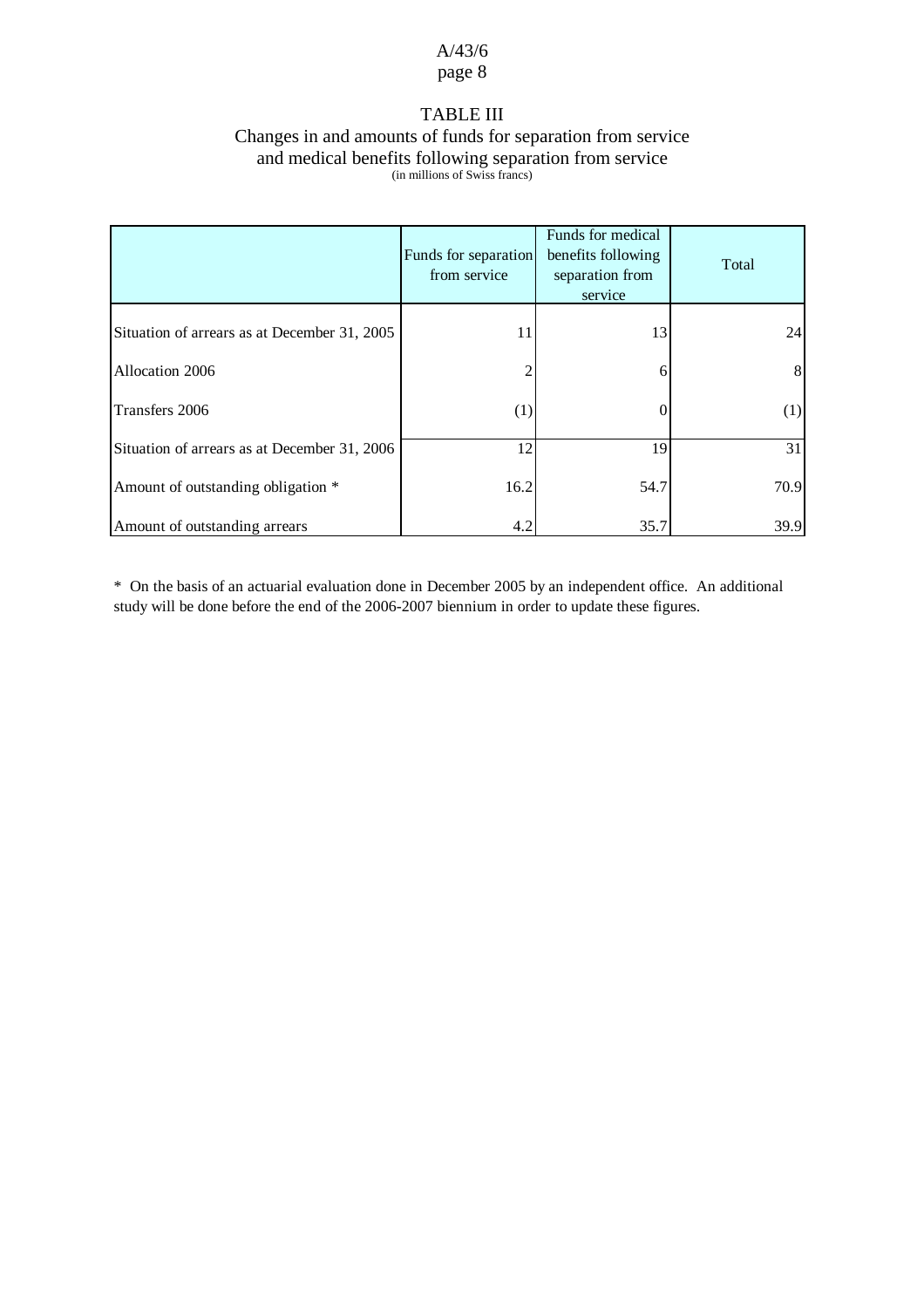## TABLE IV

#### Balance sheet as at December 31, 2006

(in Swiss francs)

| <b>Assets</b>                                                                                                                                     |                 |
|---------------------------------------------------------------------------------------------------------------------------------------------------|-----------------|
|                                                                                                                                                   | Francs          |
| Liquid assets                                                                                                                                     |                 |
| Cash                                                                                                                                              | 8,656.74        |
| Postal cheques                                                                                                                                    | 545,372.70      |
| <b>Bank</b> accounts                                                                                                                              | 303,077,246.15  |
|                                                                                                                                                   | 303,631,275.59  |
| Advances                                                                                                                                          |                 |
| Miscellaneous advances                                                                                                                            | 6,307,034.94    |
| International Union for the Protection of New Varieties of Plants (UPOV)                                                                          | 547,701.68      |
| Funds-in-trust                                                                                                                                    | 1,305,410.30    |
|                                                                                                                                                   | 8,160,146.92    |
| Debtor accounts                                                                                                                                   |                 |
| Outstanding contributions (excluding arrears of contributions of the least developed countries<br>(LDCs) entered in the special (frozen) account) |                 |
| Paris Union                                                                                                                                       | 2,857,956.00    |
| <b>Berne Union</b>                                                                                                                                | 847,070.00      |
| <b>IPC</b> Union                                                                                                                                  | 41,279.00       |
| Nice Union                                                                                                                                        | 37,161.00       |
| Locarno Union                                                                                                                                     | 2,247.00        |
| <b>WIPO</b> Convention                                                                                                                            | 4,452.00        |
| Single contributions                                                                                                                              | 4,097,248.82    |
|                                                                                                                                                   | 7,887,413.82    |
| Arrears of contributions of least developed countries (LDCs) entered in the special (frozen)<br>account                                           |                 |
| Paris Union                                                                                                                                       | 3,110,722.00    |
| <b>Berne Union</b>                                                                                                                                | 1,304,834.00    |
| <b>WIPO</b> Convention                                                                                                                            | 129,642.00      |
|                                                                                                                                                   | 4,545,198.00    |
| Outstanding working capital funds                                                                                                                 |                 |
| Paris Union                                                                                                                                       | 54,917.00       |
| <b>Berne Union</b>                                                                                                                                | 6,622.00        |
| PCT Union                                                                                                                                         |                 |
|                                                                                                                                                   | 61,539.00       |
|                                                                                                                                                   |                 |
| Sundry debtors                                                                                                                                    | 3,986,901.93    |
|                                                                                                                                                   | 16,481,052.75   |
| Transitional assets                                                                                                                               |                 |
| Transitional asset account                                                                                                                        | 1,086,572.09    |
| Loan                                                                                                                                              |                 |
| Loan to the Fondation du Centre International de Genève (Geneva International Center                                                              | 10,000,000.00   |
| Foundation)                                                                                                                                       |                 |
| Movable and immovable property                                                                                                                    |                 |
| Furniture, equipment and sundry inventories                                                                                                       | 1.00            |
| Buildings and amortization                                                                                                                        | 35, 197, 135.50 |
|                                                                                                                                                   | 35,197,136.50   |
| Total                                                                                                                                             | 374,556,183.85  |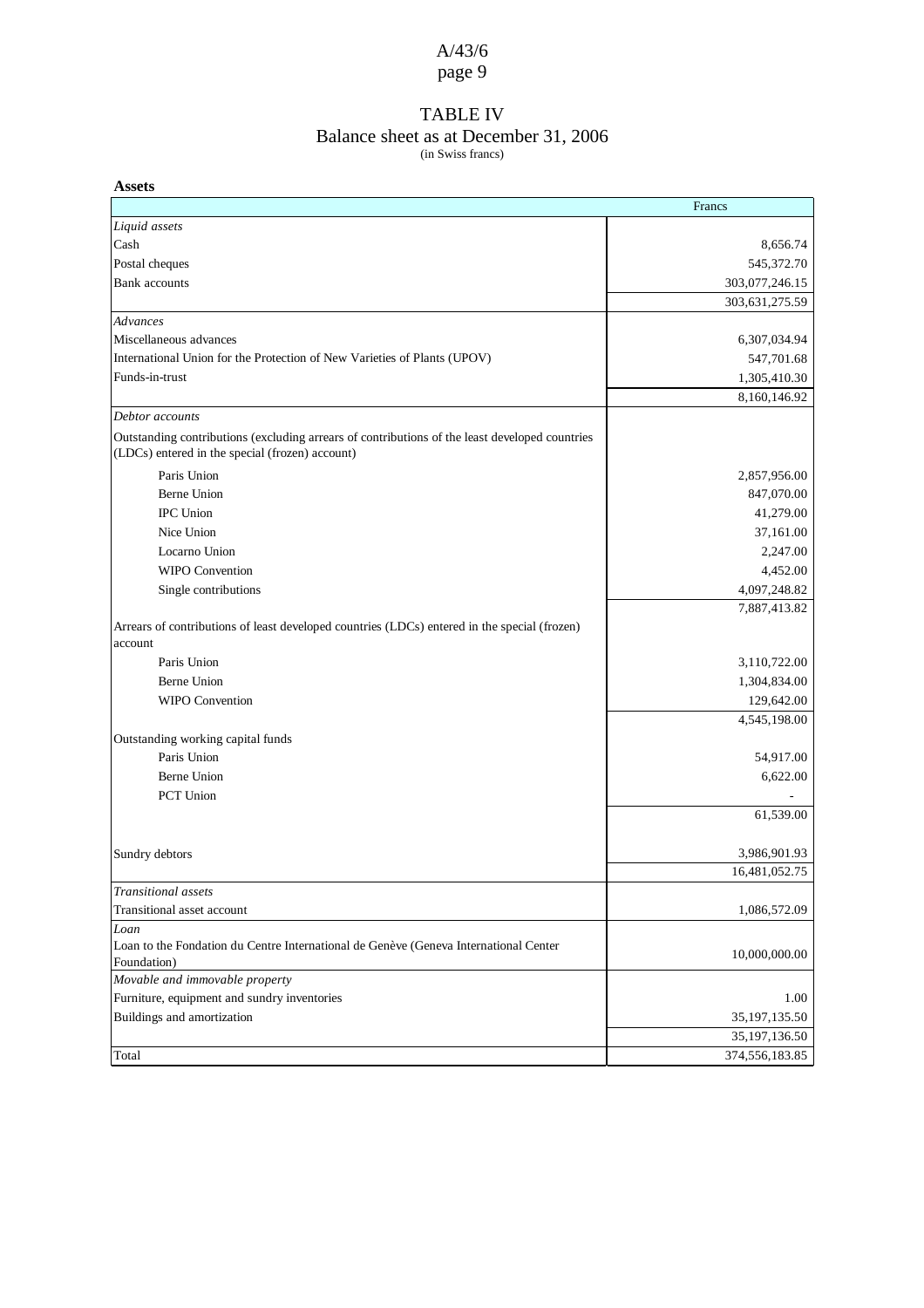### TABLE IV

#### Balance sheet as at December 31, 2006

(in Swiss francs)

| <b>Liabilities</b>                                                            |                |
|-------------------------------------------------------------------------------|----------------|
|                                                                               | Francs         |
| Creditors                                                                     |                |
| Advance payment of contributions                                              | 376,579.99     |
| Sundry creditors                                                              | 82,712,093.75  |
| Fondation des Immeubles pour les Organisations Internationales (International | 31,802,575.00  |
| Organizations Buildings Foundation) (FIPOI)                                   |                |
|                                                                               | 114,891,248.74 |
| <b>Transitional liabilities</b>                                               |                |
| Transitional liability account                                                | 1,672,740.26   |
| Distribution of fees and funds                                                |                |
| Distribution of fees                                                          | 55,675,326.15  |
| Funds                                                                         | 30,929,151.06  |
|                                                                               | 86,604,477.21  |
| Reserve fund *                                                                |                |
| Contribution-financed unions                                                  | 17,678,315.97  |
| PCT Union                                                                     | 85,745,559.55  |
| Madrid Union                                                                  | 15,053,258.56  |
| Hague Union                                                                   | 95,395.86      |
| Lisbon Union                                                                  | 102,520.63     |
| Arbitration and Mediation Center                                              | (62, 212.57)   |
|                                                                               | 118,612,838.00 |
| Working capital funds **                                                      |                |
| PCT Union                                                                     | 1,592,894.11   |
| <b>Berne Union</b>                                                            | 1,300,000.00   |
| <b>IPC</b> Union                                                              | 1,000,000.00   |
| Nice Union                                                                    | 160,000.00     |
| Locarno Union                                                                 | 29,494.00      |
| PCT Union                                                                     | 2,000,000.00   |
| Madrid Union                                                                  | 2,000,000.00   |
| Hague Union                                                                   | 260,000.00     |
|                                                                               | 8,342,388.11   |
| Result to be allocated                                                        | 44,432,491.53  |
| Total                                                                         | 374,556,183.85 |

\* The reserve funds are not totally financed, they must be reduced by the outstanding contributions and the arrears of contributions appearing in the balance sheet assets.

\*\* The working capital funds are not totally financed, they must be reduced by the outstanding working capital funds which appear in the balance sheet assets.

20. During the eleventh session of the WIPO Program and Budget Committee, which was held from June 25 to 28, 2007, the following comment was made in the discussion (document WO/PBC/11/17 Prov., paragraph 18):

"18. Discussions were based on document WO/PBC/11/4. Interventions were made by the Delegations of France and the Netherlands."

21. The Program and Budget Committee took note of the information contained in the Interim Financial Statement for 2006 as contained in document WO/PBC/11/4 (document WO/PBC/11/17 Prov., paragraph 19).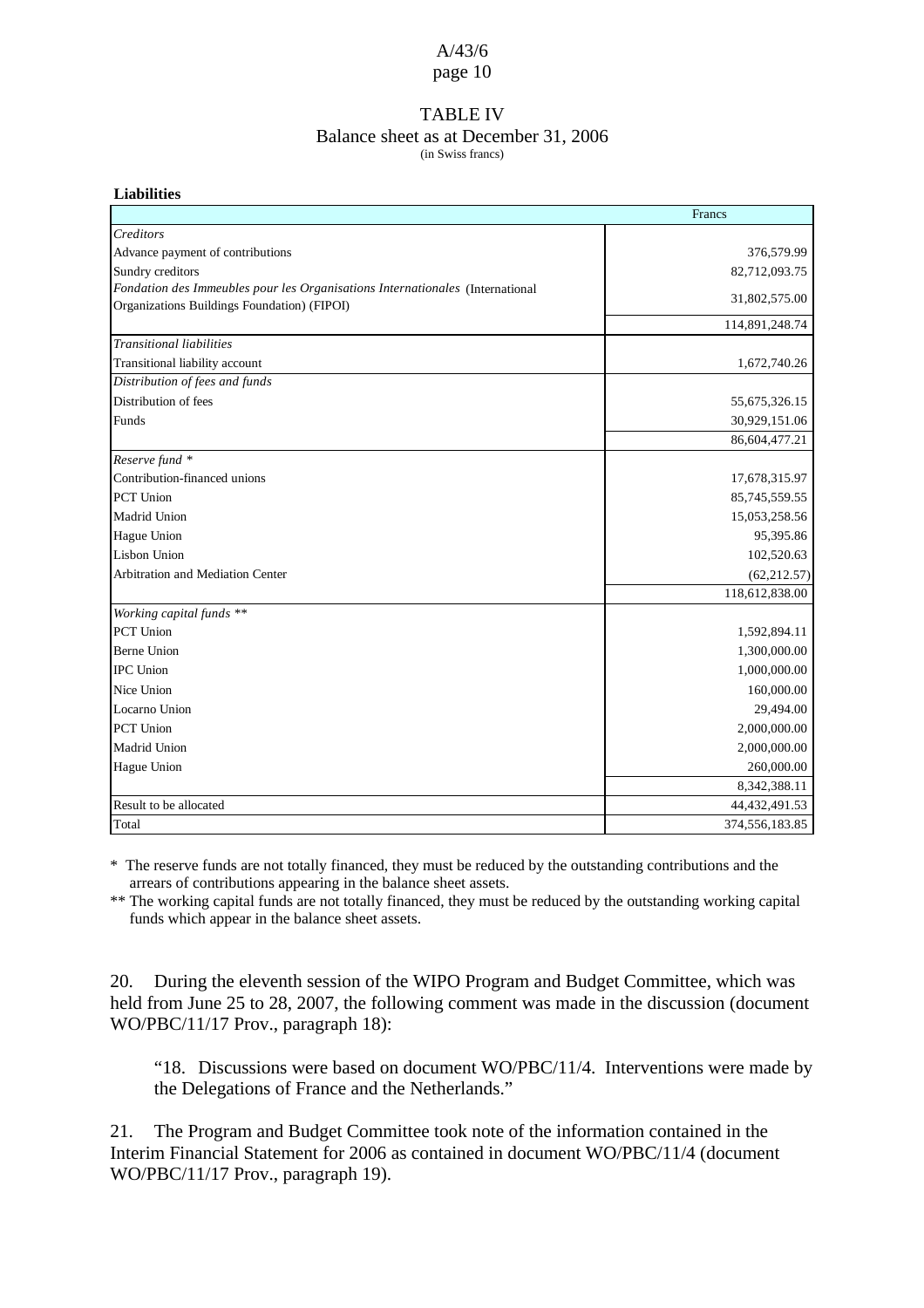### IV. Status of Payment of Contributions as of July 1, 2007

*Arrears in Annual Contributions (Except for Arrears of the Least Developed Countries, Placed in a specific (Frozen) Account Concerning the Years Preceding 1990)*

22. The following table shows the arrears in contributions on July 1, 2007, under the unitary contribution system which has been applicable since January 1, 1994, and under the previously applicable contribution systems of the six Contribution-financed Unions (Paris, Berne, IPC, Nice, Locarno, Vienna) and of WIPO (for States members of WIPO not members of any of the Unions), with the exception of arrears in contributions of the least developed countries (LDCs) concerning the years preceding 1990, placed in a special (frozen) account, which are not shown in this table but are shown in the table in paragraph 26, below.

| State                    | Unitary/<br>No Arrears/Year(s) of Arrears<br>Union/<br>(partial payment is indicated by an asterisk)<br><b>WIPO</b> |                                                                    | <b>Amount of Arrears</b><br>(Swiss francs) |         | $%$ of<br>Total<br>Arrears |
|--------------------------|---------------------------------------------------------------------------------------------------------------------|--------------------------------------------------------------------|--------------------------------------------|---------|----------------------------|
| Afghanistan              | Unitary                                                                                                             | 07                                                                 |                                            | 1 4 2 4 | 0.01                       |
| Albania                  |                                                                                                                     | No arrears                                                         |                                            |         |                            |
| Algeria                  | Unitary                                                                                                             | $06 + 07$                                                          |                                            | 11 394  | 0.11                       |
| Andorra                  |                                                                                                                     | No arrears                                                         |                                            |         |                            |
| Angola                   |                                                                                                                     | No arrears                                                         |                                            |         |                            |
| Antigua and Barbuda      |                                                                                                                     | No arrears                                                         |                                            |         |                            |
| Argentina                | Unitary                                                                                                             | $07*$                                                              |                                            | 87 5 67 | 0.81                       |
| Armenia                  |                                                                                                                     | No arrears                                                         |                                            |         |                            |
| Australia                |                                                                                                                     | No arrears                                                         |                                            |         |                            |
| Austria                  |                                                                                                                     | No arrears                                                         |                                            |         |                            |
| Azerbaijan               |                                                                                                                     | No arrears                                                         |                                            |         |                            |
| <b>Bahamas</b>           |                                                                                                                     | No arrears                                                         |                                            |         |                            |
| Bahrain                  |                                                                                                                     | No arrears                                                         |                                            |         |                            |
| Bangladesh               |                                                                                                                     | No arrears                                                         |                                            |         |                            |
| <b>Barbados</b>          |                                                                                                                     | No arrears                                                         |                                            |         |                            |
| <b>Belarus</b>           |                                                                                                                     | No arrears                                                         |                                            |         |                            |
| Belgium                  |                                                                                                                     | No arrears                                                         |                                            |         |                            |
| Belize                   |                                                                                                                     | No arrears                                                         |                                            |         |                            |
| Benin                    |                                                                                                                     | No arrears                                                         |                                            |         |                            |
| Bhutan                   |                                                                                                                     | No arrears                                                         |                                            |         |                            |
| Bolivia                  | Unitary                                                                                                             | $96*+97+98+99+00+01+02+03+04+05+06+07$                             |                                            | 33 821  | 0.31                       |
| Bosnia and Herzegovina   |                                                                                                                     | No arrears                                                         |                                            |         |                            |
| <b>Botswana</b>          |                                                                                                                     | No arrears                                                         |                                            |         |                            |
| <b>Brazil</b>            | Unitary                                                                                                             | $05+06+07$                                                         |                                            | 273 474 | 2.52                       |
| <b>Brunei Darussalam</b> |                                                                                                                     | 07                                                                 |                                            | 5 6 9 7 | 0.05                       |
| Bulgaria                 |                                                                                                                     | No arrears                                                         |                                            |         |                            |
| <b>Burkina Faso</b>      | Unitary                                                                                                             | $03*+04+05+06+07$                                                  |                                            | 6557    | 0.06                       |
| Burundi                  | Unitary<br>Paris                                                                                                    | 94+95+96+97+98+99+00+01+02+03+04+05+<br>$06 + 07$<br>$90+91+92+93$ | 21 787<br>13 27 6                          | 35 063  | 0.32                       |
| Cambodia                 |                                                                                                                     | No arrears                                                         |                                            |         |                            |
| Cameroon                 |                                                                                                                     | No arrears                                                         |                                            |         |                            |
| Canada                   |                                                                                                                     | No arrears                                                         |                                            |         |                            |
|                          |                                                                                                                     | 98+99+00+01+02+03+04+05+06+07                                      |                                            |         | 0.14                       |
| Cape Verde               | Unitary                                                                                                             |                                                                    |                                            | 14 7 32 |                            |
| Central African Republic | Unitary<br>Paris                                                                                                    | 94+95+96+97+98+99+00+01+02+03+04+05+<br>$06 + 07$<br>$90+91+92+93$ | 21 7 8 7                                   |         |                            |
|                          |                                                                                                                     |                                                                    | 13 276                                     |         |                            |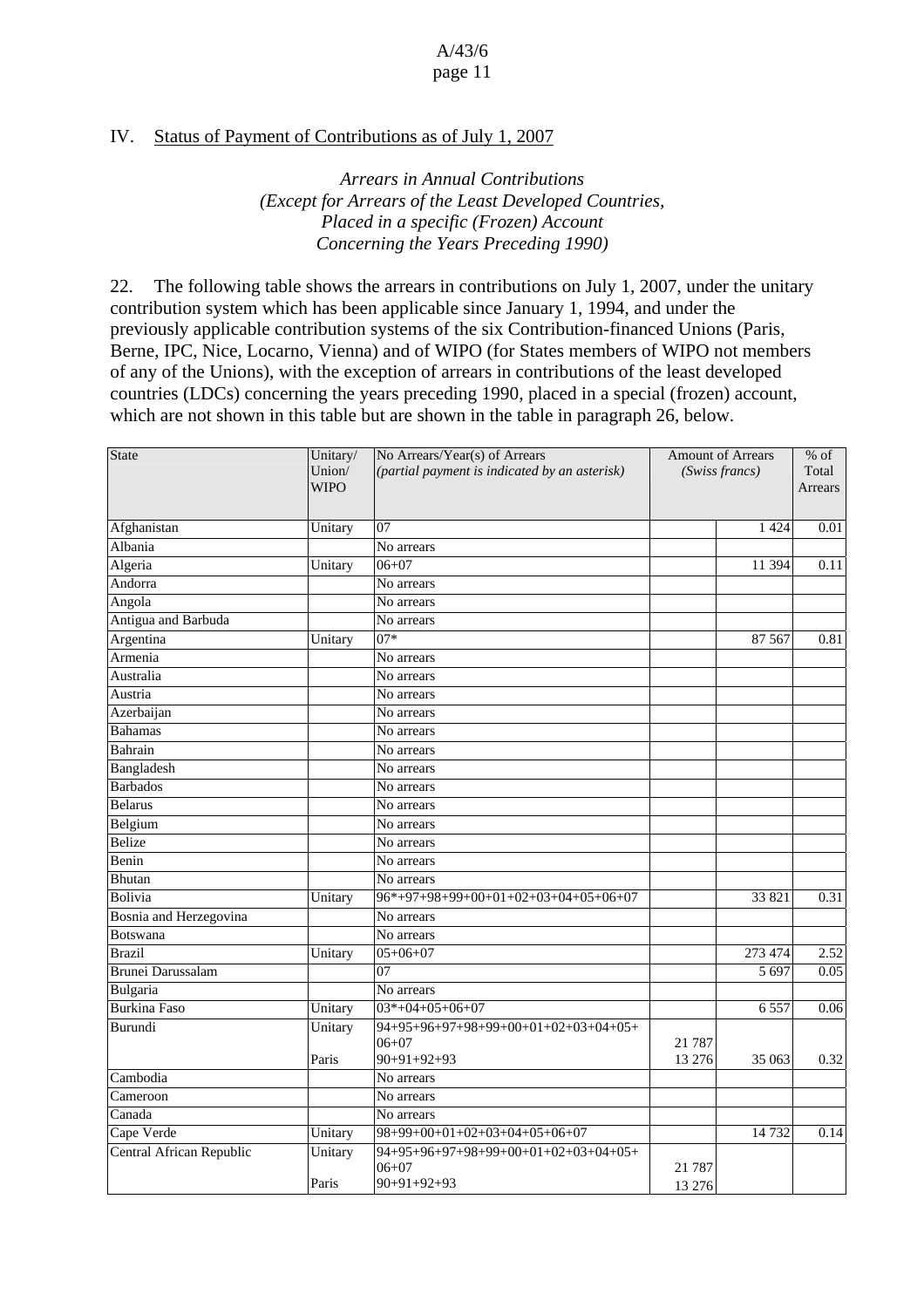| <b>State</b>                    | Unitary/              | No Arrears/Year(s) of Arrears                                      | <b>Amount of Arrears</b> |             | $%$ of           |
|---------------------------------|-----------------------|--------------------------------------------------------------------|--------------------------|-------------|------------------|
|                                 | Union/<br><b>WIPO</b> | (partial payment is indicated by an asterisk)                      | (Swiss francs)           |             | Total<br>Arrears |
|                                 |                       |                                                                    |                          |             |                  |
|                                 | Berne                 | $90+91+92+93$                                                      | 7460                     | 42 5 23     | 0.39             |
| Chad                            | Unitary               | 94+95+96+97+98+99+00+01+02+03+04+05+                               |                          |             |                  |
|                                 |                       | $06 + 07$                                                          | 21 7 8 7                 |             |                  |
|                                 | Paris                 | $90+91+92+93$                                                      | 13 27 6                  |             |                  |
|                                 | <b>Berne</b>          | $90+91+92+93$                                                      | 7460                     | 42 5 23     | 0.39             |
| Chile                           | Unitary               | 07                                                                 |                          | 11 395      | 0.11             |
| China                           | Unitary               | 07                                                                 |                          | 341 842     | 3.15             |
| Colombia                        | Unitary               | $06*+07$                                                           |                          | 11 541      | 0.11             |
| Comoros                         | Unitary               | $06+07$                                                            |                          | 2 8 4 8     | 0.03             |
| Congo                           | Unitary               | 94+95+96+97+98+99+00+01+02+03+04+05+                               |                          |             |                  |
|                                 |                       | $06 + 07$                                                          | 43 5 83                  |             |                  |
|                                 | Paris                 | 88*+89+90+91+92+93                                                 | 89 039                   |             |                  |
|                                 | Berne                 | $88+89+90+91+92+93$                                                | 64 273                   | 196 895     | 1.82             |
| Costa Rica<br>Côte d'Ivoire     |                       | No arrears<br>$94+95+96+97+98+99+00+01+02+03+04+05+$               |                          |             |                  |
|                                 | Unitary               | $06+07$                                                            | 47 129                   |             |                  |
|                                 | Paris                 | $92 + 93$                                                          | 27 597                   |             |                  |
|                                 | Berne                 | $91*+92+93$                                                        | 36954                    | 111 680     | 1.03             |
| Croatia                         |                       | No arrears                                                         |                          |             |                  |
| Cuba                            |                       | No arrears                                                         |                          |             |                  |
| Cyprus                          |                       | No arrears                                                         |                          |             |                  |
| <b>Czech Republic</b>           |                       | No arrears                                                         |                          |             |                  |
| Democratic People's Republic of |                       | No arrears                                                         |                          |             |                  |
| Korea                           |                       |                                                                    |                          |             |                  |
| Democratic Republic of the      | Unitary               | 94+95+96+97+98+99+00+01+02+03+04+05+                               |                          |             |                  |
| Congo                           |                       | $06 + 07$                                                          | 21 7 8 7                 |             |                  |
|                                 | Paris                 | $90+91+92+93$                                                      | 159 959                  |             |                  |
|                                 | Berne                 | $90+91+92+93$                                                      | 90 326                   | 272 072     | 2.51             |
| Denmark                         |                       | No arrears                                                         |                          |             |                  |
| Djibouti                        | Unitary               | $03+04+05+06+07$                                                   |                          | 7 1 2 0     | 0.07             |
| Dominica                        | Unitary               | $06 + 07$                                                          |                          | 5 6 9 8     | 0.05             |
| Dominican Republic              | Unitary               | $94+95+96+97+98+99+00+01+02+03+04+05+$                             |                          |             |                  |
|                                 |                       | $06 + 07$                                                          | 64 217                   |             |                  |
|                                 | Paris                 | $63+64+65+66+67+68+69+70+71+72+$<br>73+74+75+76+77+78+79+80+81+82+ |                          |             |                  |
|                                 |                       | $83+84+85+86+87+88+89+90+91+92+93$                                 |                          |             |                  |
| Ecuador                         |                       | No arrears                                                         | 969 910                  | 1 0 34 1 27 | 9.54             |
| Egypt                           |                       | No arrears                                                         |                          |             |                  |
| El Salvador                     |                       | No arrears                                                         |                          |             |                  |
| Equatorial Guinea               |                       | No arrears                                                         |                          |             |                  |
| Eritrea                         | Unitary               | 07                                                                 |                          | 1 4 2 4     | 0.01             |
| Estonia                         |                       | No arrears                                                         |                          |             |                  |
| Ethiopia                        |                       | No arrears                                                         |                          |             |                  |
| Fiji                            |                       | No arrears                                                         |                          |             |                  |
| Finland                         |                       | No arrears                                                         |                          |             |                  |
| France                          | Unitary               | $07*$                                                              |                          | 839 937     | 7.75             |
| Gabon                           | Unitary               | 94+95+96+97+98+99+00+01+02+03+04+05+                               |                          |             |                  |
|                                 |                       | $06 + 07$                                                          | 47 129                   |             |                  |
|                                 | Paris                 | $84*+85+86+87+88+89+90+91+92+93$                                   | 206 211                  |             |                  |
|                                 | Berne                 | 84+85+86+87+88+89+90+91+92+93                                      | 122 832                  | 376 172     | 3.47             |
| Gambia                          | Unitary               | $97*+98+99+00+01+02+03+04+05+06+07$                                |                          | 16 25 2     | 0.15             |
| Georgia                         |                       | No arrears                                                         |                          |             |                  |
| Germany                         |                       | No arrears                                                         |                          |             |                  |
| Ghana                           | Unitary               | 94+95+96+97+98+99+00+01+02+03+04+05+                               |                          |             |                  |
|                                 |                       | $06 + 07$                                                          | 43 5 83                  |             |                  |
|                                 | Paris                 | $83*+84+85+86+87+88+89+90+91+92+93$                                | 199 582                  |             |                  |
|                                 | Berne                 | 93                                                                 | 3823                     | 246 988     | 2.28             |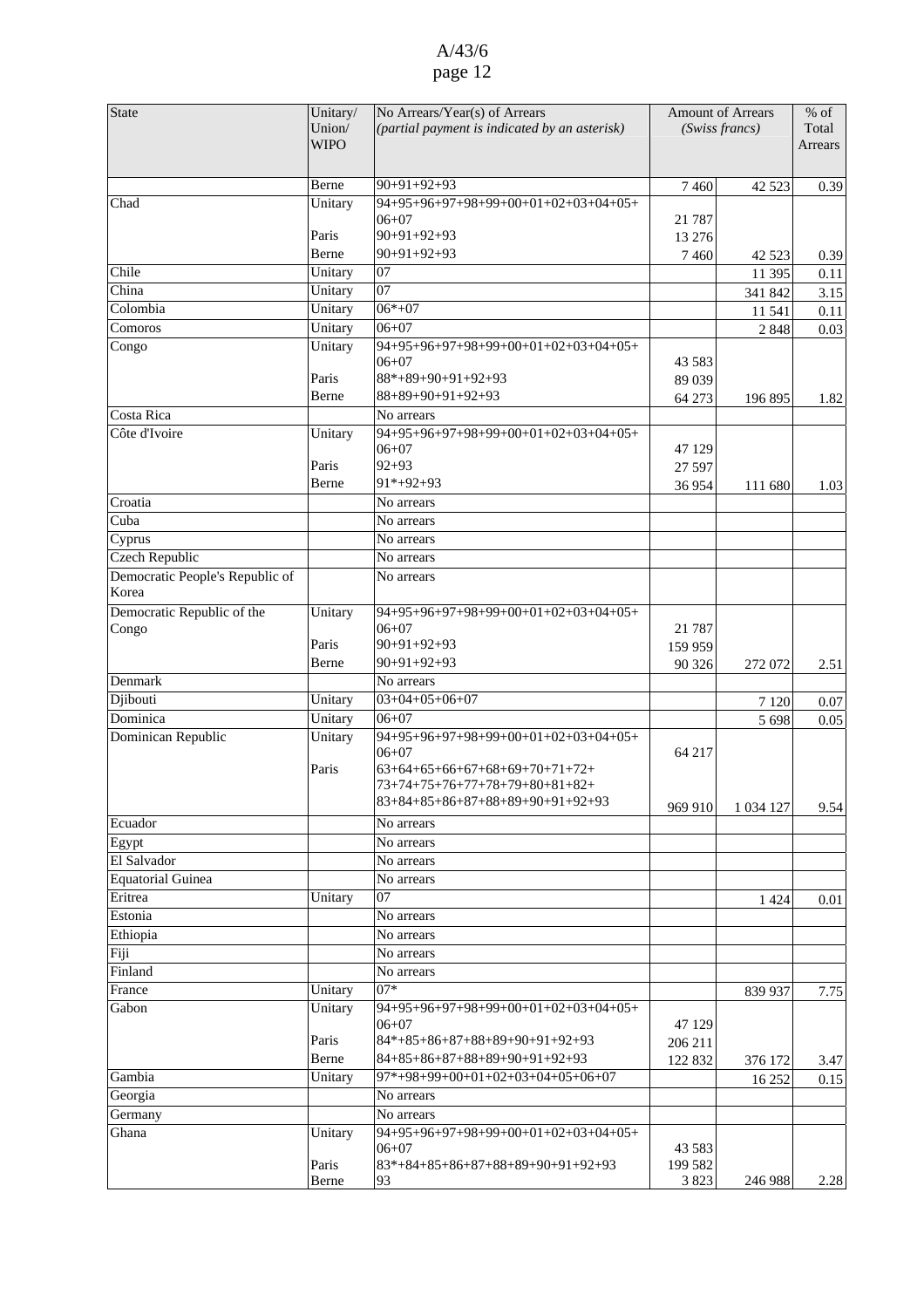<span id="page-12-0"></span>

| <b>State</b>                     | Unitary/<br>Union/ | No Arrears/Year(s) of Arrears<br>(partial payment is indicated by an asterisk) | <b>Amount of Arrears</b><br>(Swiss francs) |                   | $%$ of<br>Total |
|----------------------------------|--------------------|--------------------------------------------------------------------------------|--------------------------------------------|-------------------|-----------------|
|                                  | <b>WIPO</b>        |                                                                                |                                            |                   | Arrears         |
|                                  |                    |                                                                                |                                            |                   |                 |
| Greece                           | Unitary            | $07*$                                                                          |                                            | 68 36 6           | 0.63            |
| Grenada                          | Unitary            | 07                                                                             |                                            | 2849              | 0.03            |
| Guatemala                        |                    | No arrears                                                                     |                                            |                   |                 |
| Guinea                           | Unitary            | 94+95+96+97+98+99+00+01+02+03+04+05+                                           |                                            |                   |                 |
|                                  |                    | $06 + 07$                                                                      | 21 7 8 7                                   |                   |                 |
|                                  | Paris              | $90+91+92+93$                                                                  | 13 27 6                                    |                   |                 |
|                                  | Berne              | $90+91+92+93$                                                                  | 7460                                       | 42 5 23           | 0.39            |
| Guinea-Bissau                    | Unitary            | 94+95+96+97+98+99+00+01+02+03+04+05+<br>$06+07$                                |                                            |                   |                 |
|                                  | Paris              | $90+91+92+93$                                                                  | 21 787                                     |                   |                 |
|                                  | Berne              | $92 + 93$                                                                      | 13 276                                     |                   |                 |
| Guyana                           | Unitary            | $06*+07$                                                                       | 3858                                       | 38 921<br>5 6 7 9 | 0.36<br>0.05    |
| Haiti                            | Unitary            | 94+95+96+97+98+99+00+01+02+03+04+05+                                           |                                            |                   |                 |
|                                  |                    | $06 + 07$                                                                      | 21 7 8 7                                   |                   |                 |
|                                  | Paris              | $90*+91+92+93$                                                                 | 10428                                      | 32 215            | 0.30            |
| <b>Holy See</b>                  |                    | No arrears                                                                     |                                            |                   |                 |
| Honduras                         |                    | No arrears                                                                     |                                            |                   |                 |
| Hungary                          |                    | No arrears                                                                     |                                            |                   |                 |
| Iceland                          |                    | No arrears                                                                     |                                            |                   |                 |
| India                            |                    | No arrears                                                                     |                                            |                   |                 |
| Indonesia                        | Unitary            | $06*+07$                                                                       |                                            | 45 701            | 0.42            |
| Iran (Islamic Republic of)       | Unitary            | 07                                                                             |                                            | 45 579            | 0.42            |
| Iraq                             | Unitary            | 94+95+96+97+98+99+00+01+02+03+04+05+                                           |                                            |                   |                 |
|                                  |                    | $06+07$                                                                        | 115 386                                    |                   |                 |
|                                  | Paris              | 84+85+86+87+88+89+90+91+92+93                                                  | 410 582                                    | 525 968           | 4.85            |
| Ireland                          |                    | No arrears                                                                     |                                            |                   |                 |
| Israel                           | Unitary            | 07<br>$07*$                                                                    |                                            | 91 158            | 0.84            |
| Italy                            | Unitary            | 07                                                                             |                                            | 591 559           | 5.46            |
| Jamaica                          | Unitary            | $07*$                                                                          |                                            | 2 8 4 9           | 0.03            |
| Japan<br>Jordan                  | Unitary<br>Unitary | 07                                                                             |                                            | 836 375           | 7.72            |
| Kazakhstan                       |                    | No arrears                                                                     |                                            | 2849              | 0.03            |
| Kenya                            | Unitary            | $07*$                                                                          |                                            |                   |                 |
| Kuwait                           | Unitary            | $06 + 07$                                                                      |                                            | 105               | 0.00            |
| Kyrgyzstan                       |                    | No arrears                                                                     |                                            | 22 790            | 0.21            |
| Lao People's Democratic Republic |                    | No arrears                                                                     |                                            |                   |                 |
| Latvia                           |                    | No arrears                                                                     |                                            |                   |                 |
| Lebanon <sup>2</sup>             | Unitary            | 94+95+96+97+98+99+00+01+02+03+04+05+                                           |                                            |                   |                 |
|                                  |                    | $06+07*$                                                                       | 50746                                      |                   |                 |
|                                  | Paris              | 86+87+88+89+90+91+92+93                                                        | 201 698                                    |                   |                 |
|                                  | Berne              | 85*+86+87+88+89+90+91+92+93                                                    | 273 940                                    |                   |                 |
|                                  | Nice               | 85+86+87+88+89+90+91+92+93                                                     | 23 502                                     | 549 886           | 5.07            |
| Lesotho                          |                    | No arrears                                                                     |                                            |                   |                 |
| Liberia                          |                    | No arrears                                                                     |                                            |                   |                 |
| Libyan Arab Jamahiriya           | Unitary            | $00*+01+02+03+04+05+06+07$                                                     |                                            | 63 472            | 0.59            |
| Liechtenstein                    |                    | No arrears                                                                     |                                            |                   |                 |
| Lithuania                        | Unitary            | 07                                                                             |                                            | 11 395            | 0.11            |
| Luxembourg                       |                    | No arrears                                                                     |                                            |                   |                 |
| Madagascar                       | Unitary            | 07                                                                             |                                            | 1 4 2 4           | 0.01            |
| Malawi                           |                    | No arrears                                                                     |                                            |                   |                 |
| Malaysia                         |                    | No arrears                                                                     |                                            |                   |                 |

 $\frac{1}{2}$  Installment plan concluded in July 2006 in order to settle the arrears of the Paris, Berne and Nice Unions and under the unitary contribution system by ten yearly installments. The first installment payment was received during the year 2007.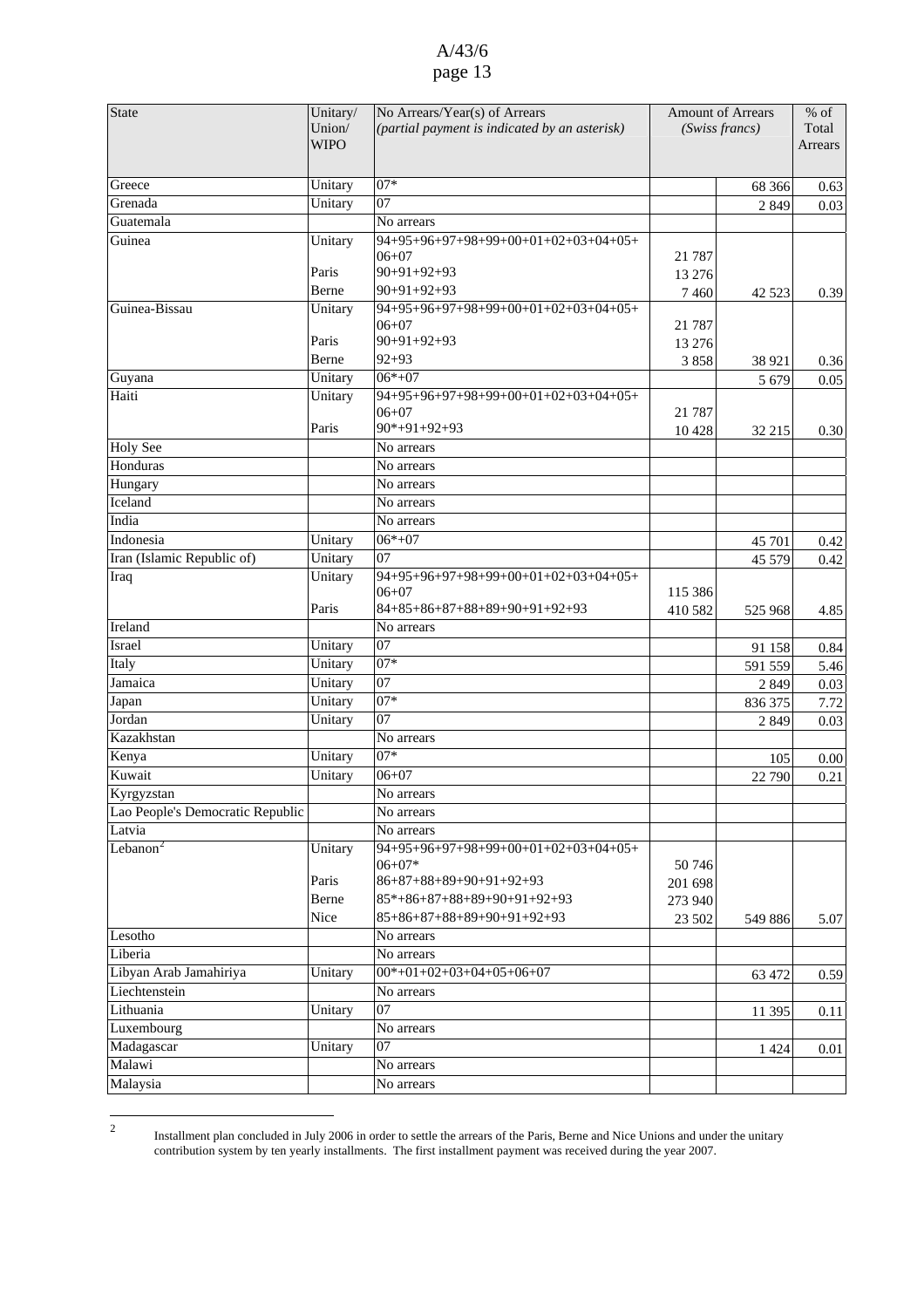| <b>State</b>                     | Unitary/    | No Arrears/Year(s) of Arrears                     | <b>Amount of Arrears</b> |                | $%$ of  |
|----------------------------------|-------------|---------------------------------------------------|--------------------------|----------------|---------|
|                                  | Union/      | (partial payment is indicated by an asterisk)     |                          | (Swiss francs) | Total   |
|                                  | <b>WIPO</b> |                                                   |                          |                | Arrears |
|                                  |             |                                                   |                          |                |         |
| Maldives                         | Unitary     | 07                                                |                          | 1 4 2 4        | 0.01    |
| Mali                             | Unitary     | $07*$                                             |                          |                |         |
| Malta                            |             | No arrears                                        |                          | 1 1 7 4        | 0.01    |
|                                  |             |                                                   |                          |                |         |
| Mauritania                       | Unitary     | 94+95+96+97+98+99+00+01+02+03+04+05+<br>$06 + 07$ | 21 7 87                  |                |         |
|                                  | Paris       | $90+91+92+93$                                     |                          |                |         |
|                                  |             | $90+91+92+93$                                     | 13 27 6                  |                |         |
|                                  | Berne       |                                                   | 7460                     | 42 5 23        | 0.39    |
| Mauritius                        |             | No arrears                                        |                          |                |         |
| Mexico                           | Unitary     | $07*$                                             |                          | 218 779        | 2.02    |
| Micronesia (Federated States of) | Unitary     | $05*+06+07$                                       |                          | 5951           | 0.05    |
| Moldova                          |             | No arrears                                        |                          |                |         |
| Monaco                           |             | No arrears                                        |                          |                |         |
| Mongolia                         |             | No arrears                                        |                          |                |         |
| Montenegro                       | Unitary     | $\overline{07}$                                   |                          | 11 395         | 0.11    |
| Morocco                          |             | No arrears                                        |                          |                |         |
| Mozambique                       |             | No arrears                                        |                          |                |         |
| Myanmar                          | Unitary     | 07                                                |                          | 1 4 2 4        | 0.01    |
| Namibia                          |             | No arrears                                        |                          |                |         |
| Nepal                            | Unitary     | 07                                                |                          | 1 4 2 4        | 0.01    |
| Netherlands                      |             | No arrears                                        |                          |                |         |
| New Zealand                      |             | No arrears                                        |                          |                |         |
|                                  |             |                                                   |                          |                |         |
| Nicaragua                        | Unitary     | $06*+07$                                          |                          | 5 607          | 0.05    |
| Niger                            | Unitary     | 94+95+96+97+98+99+00+01+02+03+04+05+<br>$06 + 07$ |                          |                |         |
|                                  | Paris       | $90+91+92+93$                                     | 21 7 8 7                 |                |         |
|                                  |             |                                                   | 13 27 6                  |                |         |
|                                  | Berne       | $90+91+92+93$                                     | 7460                     | 42 5 23        | 0.39    |
| Nigeria                          | Unitary     | 94+95+96+97+98+99+00+01+02+03+04+05+              |                          |                |         |
|                                  | Paris       | $06 + 07$<br>$91*+92+93$                          | 284 704                  |                |         |
|                                  |             |                                                   | 237 156                  | 521 860        | 4.82    |
| Norway                           |             | No arrears                                        |                          |                |         |
| Oman                             |             | No arrears                                        |                          |                |         |
| Pakistan                         |             | No arrears                                        |                          |                |         |
| Panama                           | Unitary     | 07                                                |                          | 2849           | 0.03    |
| Papua New Guinea                 | Unitary     | $06 + 07$                                         |                          | 5 6 9 8        | 0.05    |
| Paraguay                         |             | No arrears                                        |                          |                |         |
| Peru                             | Unitary     | $05*+06+07$                                       |                          | 12739          | 0.12    |
| Philippines                      | Unitary     | $06*+07$                                          |                          | 7977           | 0.07    |
| Poland                           | Unitary     | $07*$                                             |                          | 34 188         | 0.32    |
| Portugal                         | Unitary     | $07*$                                             |                          | 52 743         | 0.49    |
| Qatar                            |             | No arrears                                        |                          |                |         |
| Republic of Korea                |             | No arrears                                        |                          |                |         |
| Romania                          |             | No arrears                                        |                          |                |         |
| <b>Russian Federation</b>        |             |                                                   |                          |                |         |
|                                  |             | No arrears                                        |                          |                |         |
| Rwanda                           |             | No arrears                                        |                          |                |         |
| Saint Kitts and Nevis            |             | No arrears                                        |                          |                |         |
| Saint Lucia                      | Unitary     | 07                                                |                          | 2 8 4 9        | 0.03    |
| Saint Vincent and the Grenadines | Unitary     | $06 + 07$                                         |                          | 5 6 9 8        | 0.05    |
| Samoa                            |             | No arrears                                        |                          |                |         |
| San Marino                       |             | No arrears                                        |                          |                |         |
| Sao Tome and Principe            | Unitary     | $99+00+01+02+03+04+05+06+07$                      |                          | 12 974         | 0.12    |
| Saudi Arabia                     |             | No arrears                                        |                          |                |         |
| Senegal                          |             | No arrears                                        |                          |                |         |
| Serbia                           | Unitary     | $\overline{94+95+96+97+98+99+00+01}$              | 847 668                  |                |         |
|                                  | Paris       | 93*                                               | 79 996                   |                |         |
|                                  | Berne       | $91+92+93$                                        |                          |                |         |
|                                  | Nice        | 93                                                | 135 984                  |                |         |
|                                  |             |                                                   | 6447                     |                |         |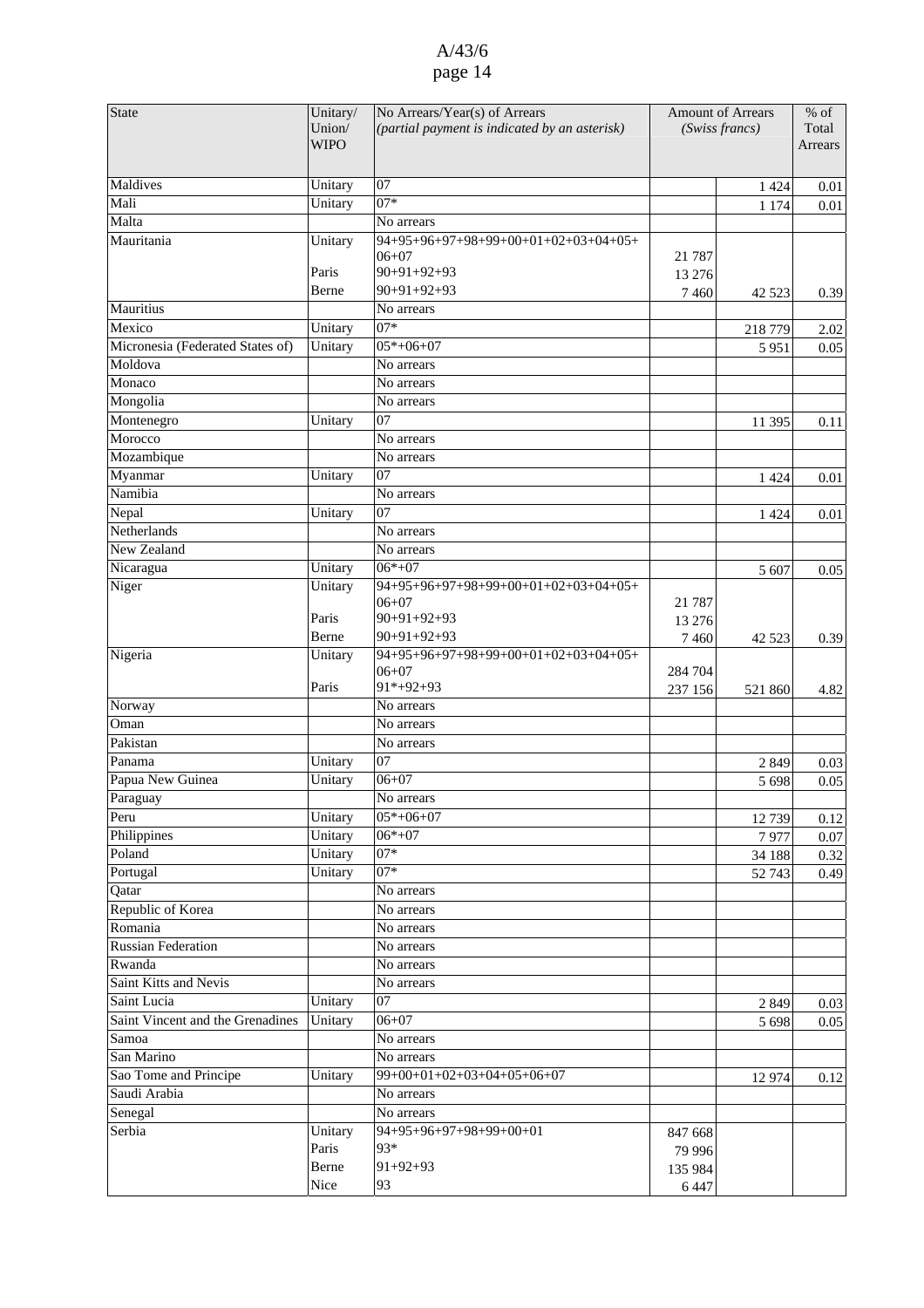| <b>State</b>                    | Unitary/    | No Arrears/Year(s) of Arrears                 |                | <b>Amount of Arrears</b> |          |
|---------------------------------|-------------|-----------------------------------------------|----------------|--------------------------|----------|
|                                 | Union/      | (partial payment is indicated by an asterisk) | (Swiss francs) |                          | Total    |
|                                 | <b>WIPO</b> |                                               |                |                          | Arrears  |
|                                 |             |                                               |                |                          |          |
|                                 | Locarno     | 93                                            | 2 2 4 7        | 1 072 342                | 9.90     |
| Seychelles                      | Unitary     | 07                                            |                | 2849                     | 0.03     |
| Sierra Leone                    |             | No arrears                                    |                |                          |          |
| Singapore                       |             | No arrears                                    |                |                          |          |
| Slovakia                        |             | No arrears                                    |                |                          |          |
| Slovenia                        |             | No arrears                                    |                |                          |          |
| Somalia                         | Unitary     | 94+95+96+97+98+99+00+01+02+03+04+05+          |                |                          |          |
|                                 |             | $06 + 07$                                     | 21 7 8 7       |                          |          |
|                                 | <b>WIPO</b> | $90+91+92+93$                                 | 4 4 5 2        | 26 239                   | 0.24     |
| South Africa                    |             | No arrears                                    |                |                          |          |
| Spain                           |             | No arrears                                    |                |                          |          |
| Sri Lanka                       |             | No arrears                                    |                |                          |          |
| Sudan                           |             | No arrears                                    |                |                          |          |
| Suriname                        | Unitary     | $94+95+96+97+98+99+00+01+02+03+04+05+$        |                |                          |          |
|                                 |             | $06 + 07$                                     | 43 583         |                          |          |
|                                 | Paris       | $90+91+92+93$                                 | 64 819         |                          |          |
|                                 | Berne       | $90+91+92+93$                                 | 36 540         |                          |          |
|                                 | <b>IPC</b>  | 89*+90+91+92+93                               | 40 166         |                          |          |
|                                 | Nice        | $90+91+92+93$                                 | 5 4 3 2        | 190 540                  | 1.76     |
| Swaziland                       | Unitary     | 07                                            |                | 2 8 4 9                  | 0.03     |
| Sweden                          |             | No arrears                                    |                |                          |          |
| Switzerland                     |             | No arrears                                    |                |                          |          |
| Syrian Arab Republic            |             | No arrears                                    |                |                          |          |
| Tajikistan                      |             | No arrears                                    |                |                          |          |
| Thailand                        |             | No arrears                                    |                |                          |          |
| The former Yugoslav Republic of |             | No arrears                                    |                |                          |          |
| Macedonia                       |             |                                               |                |                          |          |
| Togo                            | Unitary     | 94+95+96+97+98+99+00+01+02+03+04+05+          |                |                          |          |
|                                 |             | $06 + 07$                                     | 21 7 8 7       |                          |          |
|                                 | Paris       | $92 + 93$                                     | 6899           |                          |          |
|                                 | Berne       | $92 + 93$                                     | 3858           | 32 544                   | 0.30     |
| Tonga                           |             | No arrears                                    |                |                          |          |
| <b>Trinidad and Tobago</b>      |             | No arrears                                    |                |                          |          |
| Tunisia                         | Unitary     | $07*$                                         |                | 5 1 3 3                  | 0.05     |
| Turkey                          |             | No arrears                                    |                |                          |          |
| Turkmenistan                    |             | No arrears                                    |                |                          |          |
| Uganda                          | Unitary     | $07*$                                         |                | 453                      | $0.00\,$ |
| Ukraine                         |             | No arrears                                    |                |                          |          |
| <b>United Arab Emirates</b>     | Unitary     | $\overline{07}$                               |                | 11 395                   | 0.11     |
| <b>United Kingdom</b>           |             | No arrears                                    |                |                          |          |
| United Republic of Tanzania     |             | No arrears                                    |                |                          |          |
| United States of America        | Unitary     | $06*+07$                                      |                | 1 462 659                | 13.50    |
| Uruguay                         | Unitary     | $05+06+07$                                    |                | 17 091                   | 0.16     |
| Uzbekistan                      |             | No arrears                                    |                |                          |          |
| Venezuela                       |             | No arrears                                    |                |                          |          |
| Viet Nam                        |             | No arrears                                    |                |                          |          |
| Yemen                           | Unitary     | 07                                            |                | 1 4 2 4                  | $0.01\,$ |
| Zambia                          |             | No arrears                                    |                |                          |          |
| Zimbabwe                        | Unitary     | $06 + 07$                                     |                |                          |          |
|                                 |             |                                               |                | 5 6 9 8                  | 0.05     |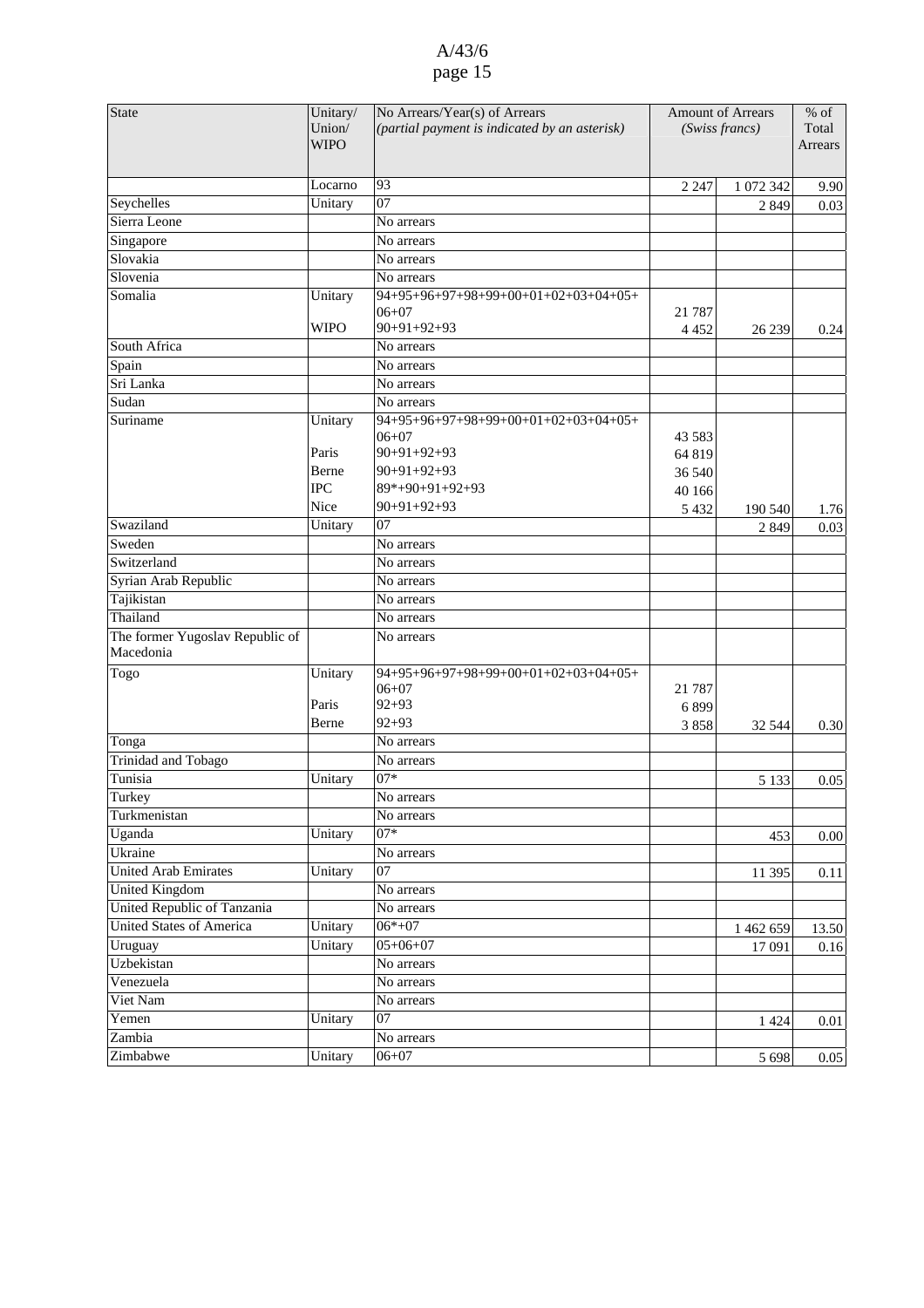#### **Total amount of arrears**

| <b>Unitary Contributions</b>          | 7 186 702  |        |
|---------------------------------------|------------|--------|
| Contribution-financed Unions and WIPO | 3 648 742  |        |
| <b>Grand Total</b>                    | 10 835 444 | 100.00 |

#### *Observations*

23. The total amount of the overdue contributions was, on July 1, 2007, about 10.8 million francs, of which 7.2 million francs concern the unitary contribution system, whereas 3.6 million francs concern the pre-1994 contributions in respect of the Contribution-financed Unions and WIPO. The total amount of arrears corresponds to 62% of the amount of the contributions payable for 2007, namely, 17.4 million francs.

24. Any payment that reaches the International Bureau between July 1 and September 21, 2007, will be reported to the Assemblies in a separate document.

25. The list of States with loss of voting right in one or more Assemblies as of September 21, 2007, will be communicated on request.

> *Arrears in Annual Contributions of the Least Developed Countries, Placed in a Special (Frozen) Account Concerning the Years Preceding 1990*

26. It is recalled that, in accordance with the decision taken by the WIPO Conference and the Assemblies of the Paris and Berne Unions at their 1991 ordinary sessions, the amount of the arrears in contributions of any least developed country (LDC) relating to years preceding 1990 was placed in a special account, the amount of which was frozen as of December 31, 1989 (documents AB/XXII/20 and AB/XXII/22, paragraph 127). Such arrears in contributions, as of July 1, 2007, concerning the Paris and Berne Unions and concerning WIPO are shown in the following table. Any payment that reaches the International Bureau between July 1 and September 21, 2007, will be reported to the Assemblies in a separate document.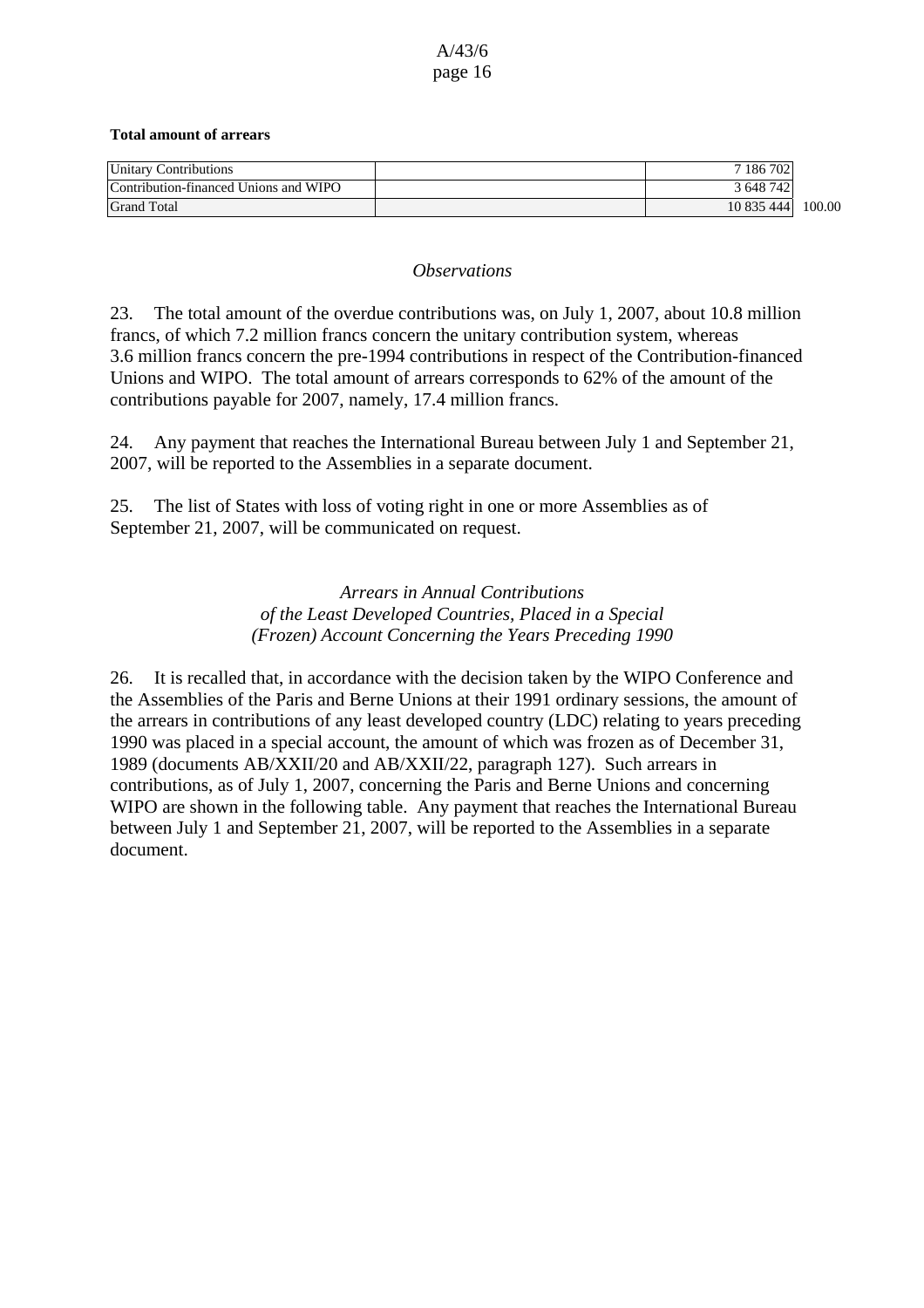| State                       | Union/<br><b>WIPO</b> | Year(s) of Arrears<br>$\alpha$ (partial payment is indicated by an asterisk)                            | <b>Amount of Arrears</b><br>(Swiss francs) |         | $%$ of<br>Total<br><b>Arrears</b> |
|-----------------------------|-----------------------|---------------------------------------------------------------------------------------------------------|--------------------------------------------|---------|-----------------------------------|
| <b>Burkina Faso</b>         | Paris                 | $77*+78+79+80+81+82+83+84+85+86+$<br>$87 + 88 + 89$                                                     | 217 518                                    |         |                                   |
|                             | Berne                 | $77+78+79+80+81+82+83+84+85+86+87+$<br>$88 + 89$                                                        | 137 566                                    | 355 084 | 7.81                              |
| Burundi                     | Paris                 | $78+79+80+81+82+83+84+85+86+87+88+$<br>89                                                               |                                            | 214 738 | 4.72                              |
| Central African Republic    | Paris                 | $76*+77+78+79+80+81+82+83+84+85+$<br>$86+87+88+89$                                                      | 273 509                                    |         |                                   |
|                             | Berne                 | $80*+81+82+83+84+85+86+87+88+89$                                                                        | 114 858                                    | 388 367 | 8.54                              |
| Chad                        | Paris<br>Berne        | $71+72+73+74+75+76+77+78+79+80+81+$<br>$82+83+84+85+86+87+88+89$<br>$72+73+74+75+76+77+78+79+80+81+82+$ | 250 957                                    |         |                                   |
|                             |                       | $83+84+85+86+87+88+89$                                                                                  | 156 387                                    | 407 344 | 8.96                              |
| Democratic Republic of the  | Paris                 | $81*+82+83+84+85+86+87+88+89$                                                                           | $\frac{1}{500}$ 200                        |         |                                   |
| Congo                       | Berne                 | $81*+82+83+84+85+86+87+88+89$                                                                           | 301 015                                    | 801 215 | 17.63                             |
| Gambia                      | <b>WIPO</b>           | $83+84+85+86+87+88+89$                                                                                  |                                            | 55 250  | 1.22                              |
| Guinea                      | Paris                 | $83+84+85+86+87+88+89$                                                                                  | 148 779                                    |         |                                   |
|                             | Berne                 | $83*+84+85+86+87+88+89$                                                                                 | 81 293                                     | 230 072 | 5.06                              |
| Guinea-Bissau               | Paris                 | 89                                                                                                      |                                            | 23 213  | 0.51                              |
| Haiti                       | Paris                 | $79*+80+81+82+83+84+85+86+87+88+89$                                                                     |                                            | 347 037 | 7.64                              |
| Mali                        | Paris                 | $84 + 85 + 86 + 87 + 88 + 89$                                                                           | 132 377                                    |         |                                   |
|                             | Berne                 | $76*+77+78+79+80+81+82+$<br>$83+84+85+86+87+88+89$                                                      | 165 124                                    | 297 501 | 6.55                              |
| Mauritania                  | Paris<br>Berne        | $77*+78+79+80+81+82+83+84+85+86+$<br>$87 + 88 + 89$<br>74+75+76+77+78+79+80+81+82+83+84+                | 219 120                                    |         |                                   |
|                             |                       | $85+86+87+88+89$                                                                                        | 150 618                                    | 369 738 | 8.14                              |
| Niger                       | Paris                 | $81+82+83+84+85+86+87+88+89$                                                                            | 179 097                                    |         |                                   |
|                             | Berne                 | $80*+81+82+83+84+85+86+87+88+89$                                                                        | 110 069                                    | 289 166 | 6.36                              |
| Somalia                     | <b>WIPO</b>           | $83+84+85+86+87+88+89$                                                                                  |                                            | 55 250  | 1.22                              |
| Togo                        | Paris                 | $84 + 85 + 86 + 87 + 88 + 89$                                                                           | 132 377                                    |         |                                   |
|                             | Berne                 | $83*+84+85+86+87+88+89$                                                                                 | 87 785                                     | 220 162 | 4.84                              |
| Uganda                      | Paris                 | 74*+75+76+77+78+79+80+81+82+                                                                            |                                            |         |                                   |
|                             |                       | $83+84+85+86+87+88+89$                                                                                  |                                            | 238 420 | 5.25                              |
| United Republic of Tanzania | Paris                 | $81*+82+83+84+85+86+87+88+89$                                                                           |                                            | 233 380 | 5.13                              |
| Yemen                       | <b>WIPO</b>           | $87* + 88 + 89$                                                                                         |                                            | 19 14 2 | 0.42                              |

#### **Total amount of arrears**

| Paris              | 3 110 722 |        |
|--------------------|-----------|--------|
| Berne              | 1 304 715 |        |
| <b>WIPO</b>        | 129 642   |        |
| <b>Grand Total</b> | 4 545 079 | 100.00 |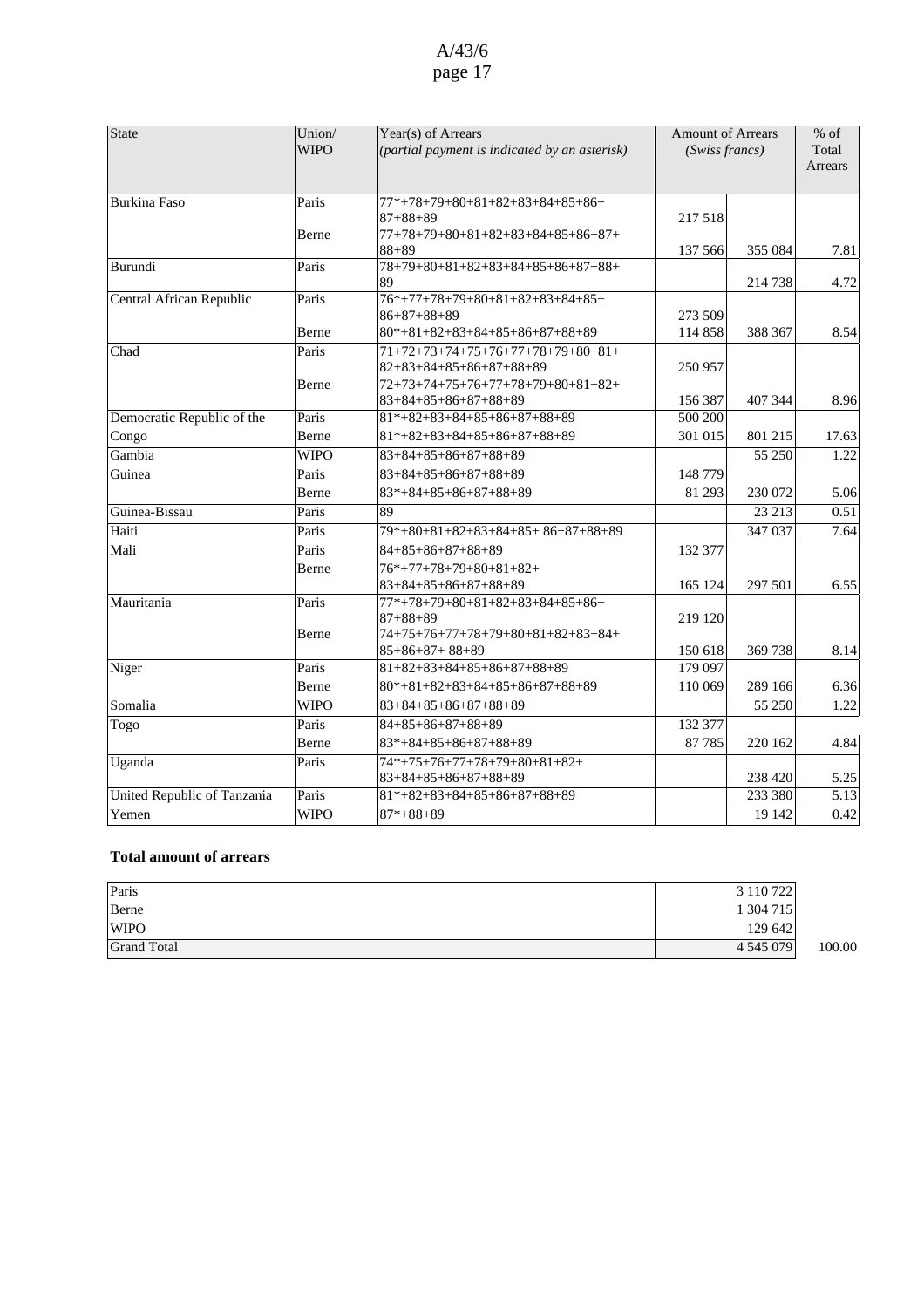### *Amounts due towards the Working Capital Funds*

27. The following table shows the amounts due, on July 1, 2007, in the payments by States towards the working capital funds that have been constituted, namely, those of two Contribution-financed Unions (Paris and Berne). Any payment that reaches the International Bureau between July 1 and September 21, 2007, will be reported to the Assemblies in a separate document.

| <b>State</b>                     | Union | Amount due<br>(Swiss francs) |         |
|----------------------------------|-------|------------------------------|---------|
| Burundi                          | Paris |                              | 7 5 0 8 |
| Central African Republic         | Paris |                              | 943     |
| Chad                             | Paris | 6 3 7 7                      |         |
|                                  | Berne | 1980                         | 8 3 5 7 |
| Democratic Republic of the Congo | Paris | 14 057                       |         |
|                                  | Berne | 1 7 2 7                      | 15 7 84 |
| Dominican Republic               | Paris |                              | 2 0 5 1 |
| Guinea                           | Paris | 7508                         |         |
|                                  | Berne | 2915                         | 10 4 23 |
| Iraq                             | Paris |                              | 6 6 6 5 |
| Mauritania                       | Paris |                              | 1854    |
| Niger                            | Paris |                              | 1767    |

#### **Total amount due towards the Working Capital Funds**

| Paris Union        | 48 730 |
|--------------------|--------|
| Berne Union        | 6 6 22 |
| <b>Grand Total</b> | 55 352 |

#### *Evolution of arrears in contributions and Working Capital Funds over the last ten years*

28. The following table gives the amounts of arrears in contributions (including the "frozen" arrears of the LDCs) and Working Capital Funds (WCF) since 1997.

| Arrears in contributions as of December 31 (millions of francs) |                      |                              |                  |            |       |
|-----------------------------------------------------------------|----------------------|------------------------------|------------------|------------|-------|
| Year                                                            | Unitary contribution | Contribution-financed Unions | "Frozen" arrears | <b>WCF</b> | Total |
| 1997                                                            | 5.0                  | 6.4                          | 4.7              | 0.1        | 16.2  |
| 1998                                                            | 4.2                  | 6.2                          | 4.7              | 0.1        | 15.2  |
| 1999                                                            | 3.9                  | 5.7                          | 4.7              | 0.1        | 14.4  |
| 2000                                                            | 4.9                  | 5.4                          | 4.7              | 0.1        | 15.1  |
| 2001                                                            | 3.9                  | 5.0                          | 4.7              | 0.1        | 13.7  |
| 2002                                                            | 3.0                  | 4.3                          | 4.6              | 0.1        | 12.0  |
| 2003                                                            | 4.4                  | 4.1                          | 4.6              | 0.1        | 13.2  |
| 2004                                                            | 3.1                  | 3.9                          | 4.6              | 0.1        | 11.7  |
| 2005                                                            | 3.4                  | 3.8                          | 4.6              | 0.1        | 11.9  |
| 2006                                                            | 4.1                  | 3.8                          | 4.5              | 0.1        | 12.5  |